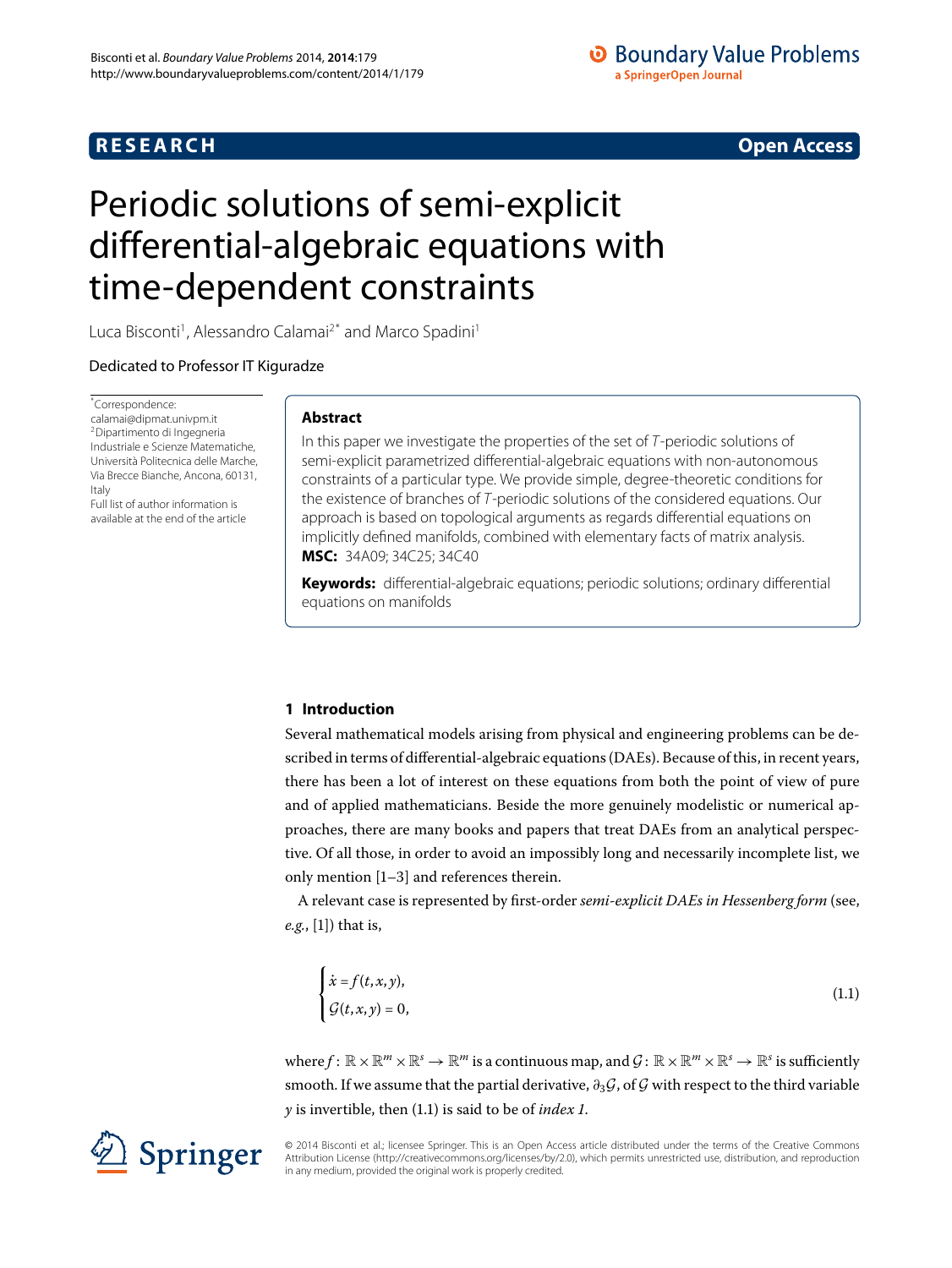In this paper we are concerned with a parametrized special case of  $(1.1)$  $(1.1)$  $(1.1)$ . In fact, we assume that the constraint  $G$  has the form

<span id="page-1-0"></span>
$$
\mathcal{G}(t,x,y)=g\big(A(t)x,B(t)y\big),
$$

where  $g: \mathbb{R}^m \times \mathbb{R}^s \to \mathbb{R}^s$  is  $C^\infty$ , and the square-matrix-valued maps  $A: \mathbb{R} \to \mathcal{O}(\mathbb{R}^m)$  and  $B\colon\mathbb{R}\to\mathrm{GL}(\mathbb{R}^s)$  are continuous. Here  $\mathrm{O}(\mathbb{R}^m)$  denotes the group of orthogonal  $m\times m$  matrices and  $\text{GL}(\mathbb{R}^s)$  the group of  $s \times s$  invertible ones.

Namely, we consider parametrized DAEs of the following form:

<span id="page-1-1"></span>
$$
\begin{cases}\n\dot{x} = \lambda f(t, x, y), & \lambda \ge 0, \\
g(A(t)x, B(t)y) = 0,\n\end{cases}
$$
\n(1.2)

with *f* as in (1[.](#page-0-1)1), and we assume that  $\partial_2 g(x, y)$  is invertible for all  $(x, y) \in \mathbb{R}^m \times \mathbb{R}^s$  and (for technical reasons) that *A* is of class *C* .

We also treat, in parallel, the following parametrized second-order DAEs:

$$
\begin{cases}\n\ddot{x} = \lambda f(t, x, y, \dot{x}, \dot{y}), & \lambda \ge 0, \\
g(A(t)x, B(t)y) = 0.\n\end{cases}
$$
\n(1.3)

In this case we assume the matrix-valued maps  $A$  and  $B$  to be of class  $C^2$  and  $C^1$ , respectively. The latter type of equations, in particular, may be used to represent some nontrivial physical systems as, for instance, constrained systems (see *e.g.* [\[](#page-17-4)2]).

We will assume throughout the paper that the matrix-valued function *A* satisfies the following property:

$$
A(t)\dot{A}(t)^{\top} \text{ is constant } \forall t \in \mathbb{R}.\tag{1.4}
$$

This assumption might seem unnatural, but it is not so. To understand why, consider the case when  $m = 3$ . In that case, if  $\{e_1, e_2, e_3\}$  is a fixed reference frame in  $\mathbb{R}^3$  and  $\mathcal{T}(t) =$  ${A(t)e_1, A(t)e_2, A(t)e_3}$  is a moving frame, our assumption is equivalent to imposing the requirement that the angular velocity of  $\mathcal T$  is the zero vector. This is, in fact, an immediate consequence of the definition of angular velocity. An entirely similar statement holds for  $m = 2$ .

Furthermore, in this paper we will always assume that, for some given  $T > 0$ , the map *f* is *T*-periodic in the first variable and that *A* and *B* are periodic of the same period *T*. Following the approach of  $[4-9]$ , we study qualitative properties of the set of *T*-periodic solutions of  $(1.2)$  $(1.2)$  $(1.2)$  and  $(1.3)$ . Roughly speaking, we show the existence of an unbounded connected component of 'nontrivial'  $T$ -periodic solutions of  $(1.2)$  $(1.2)$  $(1.2)$  or  $(1.3)$  emanating from the set of the 'trivial' ones. In this setting, a trivial solution is a solution which is constant with respect to the moving frame defined by the time-dependent change of variable  $(x, y) \mapsto (A(t)x, B(t)y)$ [.](#page-5-0) However, precise statements will be given in Section 3.1 for first-order equations and in Section 3[.](#page-12-0)2 for second-order ones. We also show, through some examples and remarks, how our constructions can be extended to include several equations of different forms.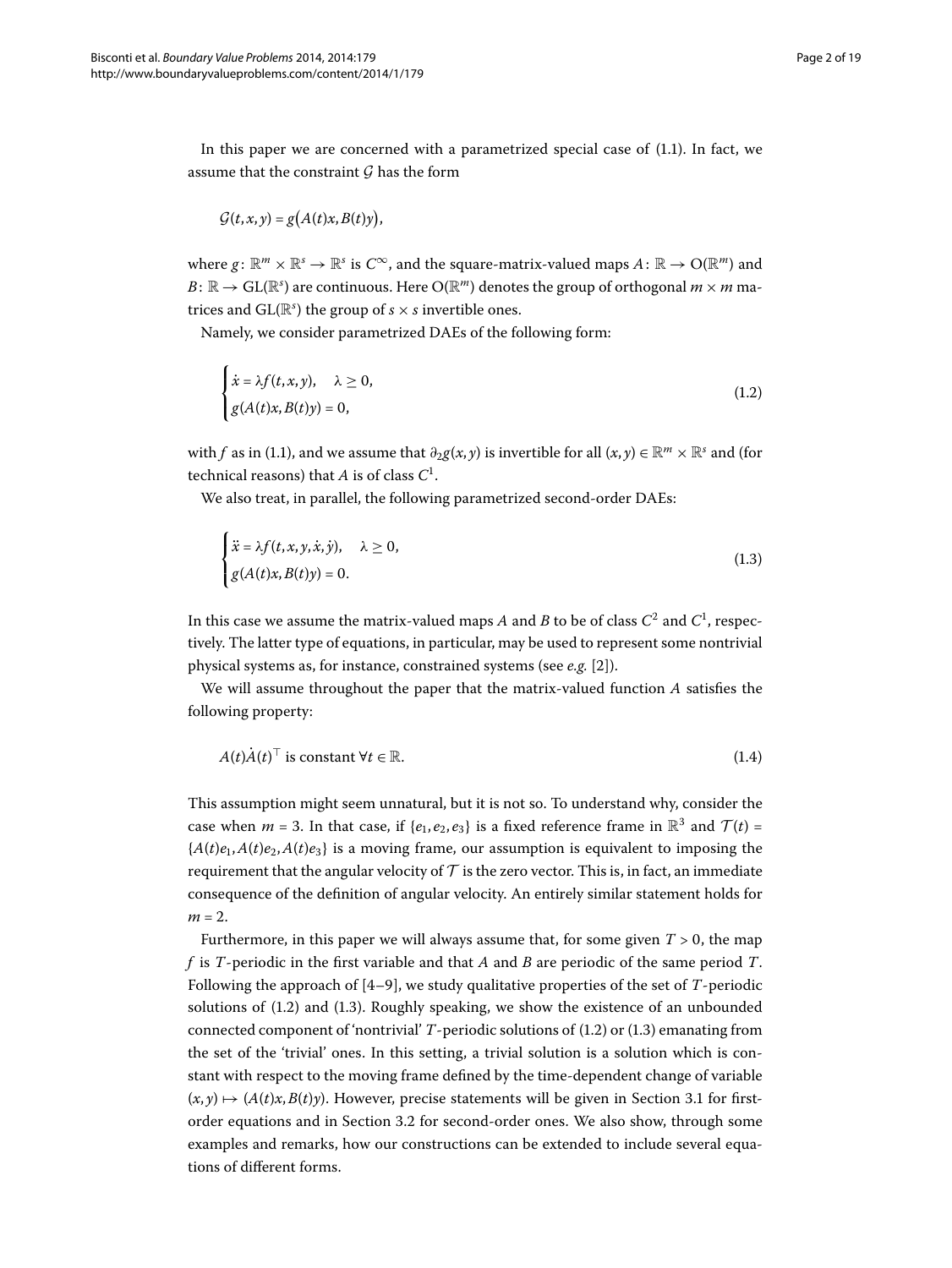Our continuation results are in the spirit of analogous ones by Furi and Pera for parametrized first- and second-order equations on differentiable manifolds (for more details see the survey [[\]](#page-18-0)) and could be considered, in some sense, as consequences of recent results obtained by the last two authors in  $[6-9]$  $[6-9]$ . However, we wish to point out the following facts. First of all, while the continuation results on differentiable manifolds by Furi and Pera require the knowledge of the degree (often called characteristic or rotation) of suitable tangent vector fields, here (as in  $[6-9]$ ) we give conditions only in terms of the well-known Brouwer degree, which is also easier to compute explicitly. On the other hand, in the present paper we tackle the case of time-dependent constraints (even if of a peculiar form). In other words, our results can be regarded as concerning ODEs on particular *T*-*periodically moving* manifolds defined implicitly. As already pointed out, we slightly modify and adapt to the present context the concept of 'trivial' and 'nontrivial' *T*-periodic solution. As far as we know, the techniques of Furi and Pera have never been applied to moving manifolds, and this novelty is our main original contribution to the subject.

<span id="page-2-0"></span>This paper is organized as follows. In Section 2 we collect the preliminaries needed to approach the DAEs in  $(1.2)$  $(1.2)$  $(1.2)$  and  $(1.3)$ . In Section 3 we give our main results and we get topological information on the set of *T*-periodic pairs to the considered equations; examples of applications of our methods are provided. Finally, in the Appendix, we give the proofs of the technical results of matrix analysis used throughout the paper.

#### **2 Notation and preliminary results**

Throughout the paper,  $C_T(\mathbb{R}^k)$  will denote the Banach space of all the *T*-periodic contin- ${\rm u}$ οus maps  $\zeta:\mathbb{R}\to\mathbb{R}^k$  with the usual supremum norm, and  $C^1_T(\mathbb{R}^k)$  will be the Banach space of all the *T*-periodic  $C^1$  maps  $\zeta : \mathbb{R} \to \mathbb{R}^k$  with the  $C^1$  norm.

<span id="page-2-3"></span>We will make use of the (extended) theory of the Brouwer degree for maps between open sets of  $\mathbb{R}^k$ . Namely, we say that a triple  $(F, U, z)$ , with  $z \in \mathbb{R}^k$  and F a proper map defined in some neighborhood of the open set  $U \subseteq \mathbb{R}^k$ , is *admissible* if  $F^{-1}(z) \cap U$  is compact. For any admissible triple  $(F, U, z)$ , the *Brouwer degree* deg<sub>*B*</sub>( $F, U, z$ ) of *B* in *U* respect to *z* is an integer that, roughly speaking, counts algebraically the elements of  $F^{-1}(z)$  which lie in  $U$ . See *e.g.* [11] for a broader definition in the more general case of maps between oriented manifolds, or [12] for a quick introduction. Since in this paper the target point *z* will always be the origin, for the sake of simplicity, we will always omit it and write deg(*F*,*U*) instead of deg<sub>*B</sub>*( $F, U, z$ ).</sub>

#### **2.1 First-order DAEs**

Let us consider semi-explicit DAEs, depending on a parameter  $\lambda \geq 0$ , of the following forms:

<span id="page-2-2"></span><span id="page-2-1"></span>
$$
\begin{cases}\n\dot{x} = f(x, y) + \lambda f(t, x, y), \\
g(x, y) = 0,\n\end{cases}
$$
\n(2.1)

and

$$
\begin{cases}\n\dot{x} = \lambda \mathfrak{h}(t, x, y), \\
\mathfrak{g}(x, y) = 0,\n\end{cases}
$$
\n(2.2)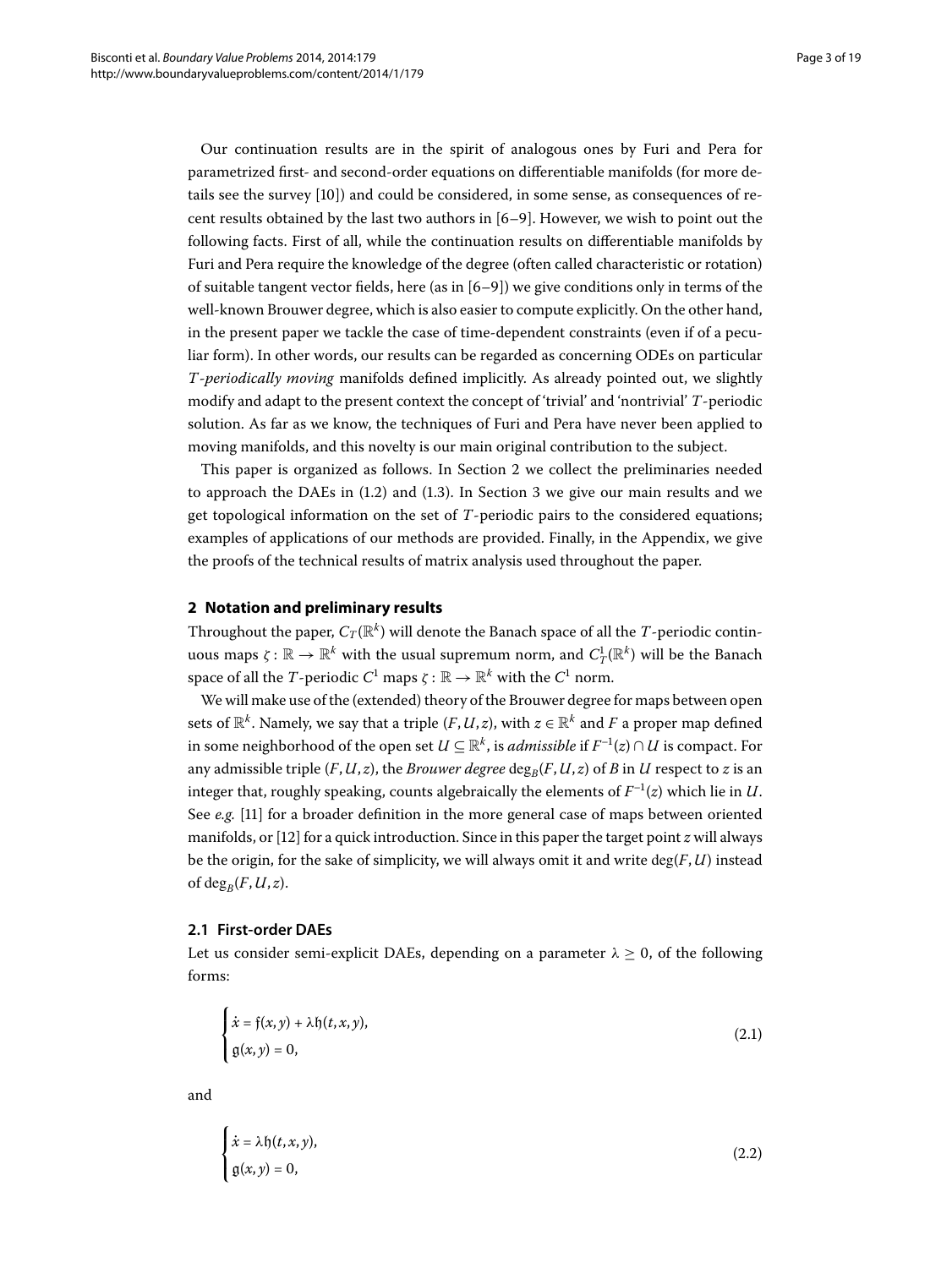where we assume that  $f: \mathbb{R}^m \times \mathbb{R}^s \to \mathbb{R}^m$  and  $\mathfrak{h}: \mathbb{R} \times \mathbb{R}^m \times \mathbb{R}^s \to \mathbb{R}^m$  are continuous maps, h is *T*-periodic in the first variable, and  $g: \mathbb{R}^m \times \mathbb{R}^s \to \mathbb{R}^s$  is  $C^\infty$  and such that  $\partial_2 g(x, y)$  is invertible for all  $(x, y)$ . Notice that, consequently,  $\mathfrak{M} := \mathfrak{g}^{-1}(0)$  is a closed submanifold of  $\mathbb{R}^m \times \mathbb{R}^s$ . Furthermore observe that, even if (2.2) can be considered as a particular case of (2[.](#page-2-2)1) (*i.e.* with  $f(x, y) = 0$  identically), for our purposes the two equations need to be treated separately.

Given  $\lambda > 0$ , by a *solution* of (2.1) we mean a pair of  $C^1$  functions x and y defined on an interval *I* with the property that the following equalities hold for all  $t \in I$ :  $\dot{x}(t)$  =  $f(x(t), y(t)) + \lambda f(t, x(t), y(t))$  and  $g(x(t), y(t)) = 0$ [.](#page-2-1) The notion of solution of (2.2) is analogous. Notice that one might wish to ask only the continuity of  $y$ . In fact, if  $x$  is  $C^1$ , the assumptions on  ${\mathfrak g}$  together with the implicit function theorem imply that  $y$  is  $C^1.$ 

In this section we recall two results from [6, 7[\]](#page-17-9) and [\[](#page-17-5)9] (see also [4, 5] for more general results) about the sets of *T*-pairs of (2[.](#page-2-2)1) and of (2.2), namely, of those pairs ( $\lambda$ ; (*x*, *y*)) ∈  $[0,\infty) \times C_T(\mathbb{R}^m \times \mathbb{R}^s)$  with  $(x,y)$  a *T*-periodic solution of (2[.](#page-2-2)1) and of (2.2), respectively. Recall that a *T*-pair  $(\lambda; (x, y))$  of (2.1) or of (2.2) is said to be *trivial* if  $\lambda = 0$  and  $(x, y)$ is constant. Observe that any *T*-pair of (2.2) of the form  $(0; (x, y))$  is necessarily trivial, because all solutions of (2.2) corresponding to  $\lambda = 0$  are constant (because  $\partial_2 g(x, y)$  is nonsingular). However, the same statement is not true for  $(2.1)$  as shown by the following trivial example with  $m = 2$  and  $s = 1$ :

<span id="page-3-0"></span>
$$
\begin{cases} \n\dot{x}_1 = x_2, & \dot{x}_2 = -x_1, \\
y = 0. & \n\end{cases}
$$

For the sake of simplicity we make some conventions. We will regard every space as its image in the following diagram of natural inclusions:

$$
\mathbb{R}^m \times \mathbb{R}^s \longrightarrow C_T(\mathbb{R}^m \times \mathbb{R}^s)
$$
  
\n
$$
\downarrow \qquad \qquad \downarrow
$$
  
\n
$$
[0, \infty) \times \mathbb{R}^m \times \mathbb{R}^s \longrightarrow [0, \infty) \times C_T(\mathbb{R}^m \times \mathbb{R}^s).
$$
  
\n(2.3)

<span id="page-3-1"></span>In particular, we will identify  $\mathbb{R}^m \times \mathbb{R}^s$  with its image in  $C_T(\mathbb{R}^m \times \mathbb{R}^s)$  under the embedding which associates to any  $(p,q)\in \mathbb{R}^m\times\mathbb{R}^s$  the map  $(\bar{p},\bar{q})\in C_T(\mathbb{R}^m\times\mathbb{R}^s)$  constantly equal to  $(p,q)$ . Moreover, we will regard  $\mathbb{R}^m \times \mathbb{R}^s$  as the slice  $\{0\} \times \mathbb{R}^m \times \mathbb{R}^s \subset [0,\infty) \times \mathbb{R}^m \times \mathbb{R}^s$ and, analogously,  $C_T(\mathbb{R}^m\times\mathbb{R}^s)$  as  $\{0\}\times C_T(\mathbb{R}^m\times\mathbb{R}^s)$ . We point out that the images of the above inclusions are closed.

For simplicity, given  $\Omega \subseteq [0,\infty) \times C_T(\mathbb{R}^m \times \mathbb{R}^s)$ , we will denote by  $\Omega_\# \subseteq \mathbb{R}^m \times \mathbb{R}^s$  the set consisting of all pairs  $(p, q)$  such that  $(0; (\bar{p}, \bar{q})) \in \Omega$ .

The following is a consequence of Theorem  $5.1$  in [\[](#page-17-6)9].

**Theorem 2.1** Let f, h, g be as above. Define  $\mathcal{F}: \mathbb{R}^m \times \mathbb{R}^s \to \mathbb{R}^m \times \mathbb{R}^s$  by

$$
\mathcal{F}(x,y) = (f(x,y), g(x,y)).
$$

 $Let\ \Omega\subseteq [0,\infty)\times C_T(\mathbb{R}^m\times\mathbb{R}^s)$  *be open and assume that*  $\text{deg}(\mathcal{F},\Omega_\#)$  *is well defined and nonzero. Then there exists a connected component*  $\Gamma$  *of nontrivial T-pairs for* (2.1) *whose closure in*  $[0,\infty) \times C_T(\mathbb{R}^m \times \mathbb{R}^s)$  meets  $\mathcal{F}^{-1}(0,0) \cap \Omega_\#$  and cannot be both bounded and *contained in*  $\Omega$ .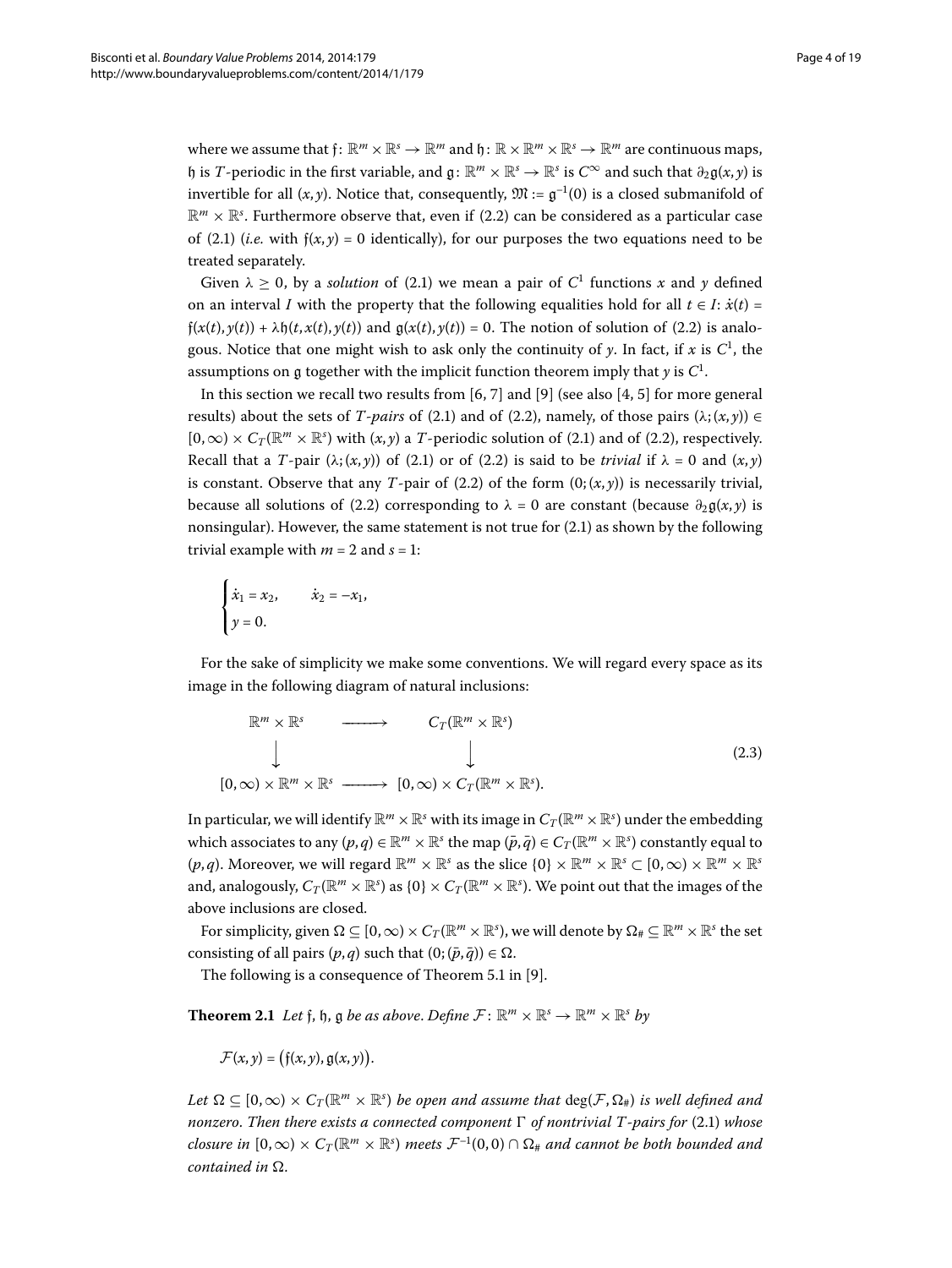*Sketch of the proof* Taking  $U = \mathbb{R}^m \times \mathbb{R}^s$  in [9, Theorem 5.1] we see that there exists a connected set *G* of nontrivial *T*-pairs for (2[.](#page-2-2)1) whose closure in  $[0, \infty) \times C_T(\mathbb{R}^m \times \mathbb{R}^s)$  meets  $\mathcal{F}^{-1}(0,0)\cap\Omega_{\#}$ , which, according to our identification in (2[.](#page-3-0)3), means {0}  $\times$  ( $\mathcal{F}^{-1}(0,0)\cap\Omega_{\#}$ ) and is not contained in any compact subset of  $\Omega$ . Let  $\Gamma$  be the connected component of the set of nontrivial *T*-pairs for (2[.](#page-2-2)1) that contains *G*. Observe that since  $[0,\infty)\times C_T(\mathbb{R}^m\times\mathbb{R}^s)$ is a complete metric space, the theorem of Ascoli-Arzelà implies that any bounded set of  $T$ -pairs for (2.1) is actually relatively compact. Hence, if  $\Gamma$  is bounded then it is compact (being closed), but *G* cannot be contained in a compact subset of  $\Omega$ . This implies that  $\Gamma$ cannot be both compact and contained in  $\Omega$ .

<span id="page-4-2"></span>The same argument of the above proof shows that the following is a consequence of Theorem  $2.2$  in  $[6]$ .

**Theorem 2.2** Let  $\mathfrak{h}$  and  $\mathfrak{g}$  be as above. Define  $\omega: \mathbb{R}^m \times \mathbb{R}^s \to \mathbb{R}^m \times \mathbb{R}^s$  by

<span id="page-4-0"></span>
$$
\omega(x,y) = \left(\frac{1}{T}\int_0^T \mathfrak{h}(x,y) \, \mathrm{d}t, \mathfrak{g}(x,y)\right).
$$

<span id="page-4-3"></span> $Let \ \Omega \subseteq [0,\infty) \times C_T(\mathbb{R}^m \times \mathbb{R}^s)$  *be open and assume that*  $\deg(\omega, \Omega_{\#})$  *is well defined and nonzero. Then there exists a connected component*  $\Gamma$  *of nontrivial T-pairs for* (2.2) *whose closure in*  $[0,\infty) \times C_T(\mathbb{R}^m \times \mathbb{R}^s)$  meets  $\omega^{-1}(0,0) \cap \Omega_\#$  and cannot be both bounded and *contained in*  $\Omega$ .

### **2.2 Second-order DAEs**

Consider the following second-order parametrized DAEs:

<span id="page-4-1"></span>
$$
\begin{cases}\n\ddot{x} = f(x, y, \dot{x}, \dot{y}) + \lambda f(t, x, y, \dot{x}, \dot{y}), \\
g(x, y) = 0,\n\end{cases}
$$
\n(2.4)

and

$$
\begin{cases} \n\ddot{x} = \lambda \mathfrak{h}(t, x, y, \dot{x}, \dot{y}), \\ \ng(x, y) = 0, \n\end{cases} \n\tag{2.5}
$$

where we assume that  $f: \mathbb{R}^m \times \mathbb{R}^s \times \mathbb{R}^m \times \mathbb{R}^s \to \mathbb{R}^m$  and  $\mathfrak{h}: \mathbb{R} \times \mathbb{R}^m \times \mathbb{R}^s \times \mathbb{R}^m \times \mathbb{R}^s \to \mathbb{R}^m$ are continuous maps,  $\mathfrak h$  is *T*-periodic in the first variable, and  $\mathfrak g: \mathbb{R}^m \times \mathbb{R}^s \to \mathbb{R}^s$  is  $C^\infty$  and such that  $\partial_2 g(x, y)$  is invertible for all  $(x, y)$ .

Given  $\lambda \geq 0$ , by a solution of (2.4) we mean a pair of  $C^2$  functions x and y defined on an interval *I* with the property that the following equalities hold for all  $t \in I$ :  $\ddot{x}(t)$  =  $\mathfrak{f}(t,x(t),y(t),\dot{x}(t),\dot{y}(t)) + \lambda \mathfrak{h}(t,x(t),y(t),\dot{x}(t),\dot{y}(t))$  and  $\mathfrak{g}(x(t),y(t)) = 0$ . Notice that, as in the first-order case, it is equivalent to ask only the continuity of *y*.

The structure of the set of solution pairs of  $(2.4)$  and of  $(2.5)$  has been studied in [8[\]](#page-17-10). As in Section 2.1, we recall that by a *T*-pair of (2.4) and of (2.5) we mean a pair  $(\lambda; (x, y)) \in$  $[0,\infty) \times C_T^1(\mathbb{R}^m \times \mathbb{R}^s)$  with  $(x,y)$  a *T*-periodic solution of (2.4) and of (2.5), respectively. Again, a *T*-pair  $(\lambda; (x, y))$  of (2[.](#page-4-0)4) or of (2.5) is said to be *trivial* if  $\lambda = 0$  and  $(x, y)$  is constant. Unlike in the first-order case, it is not necessarily true that any  $T$ -pair of  $(2.5)$  of the form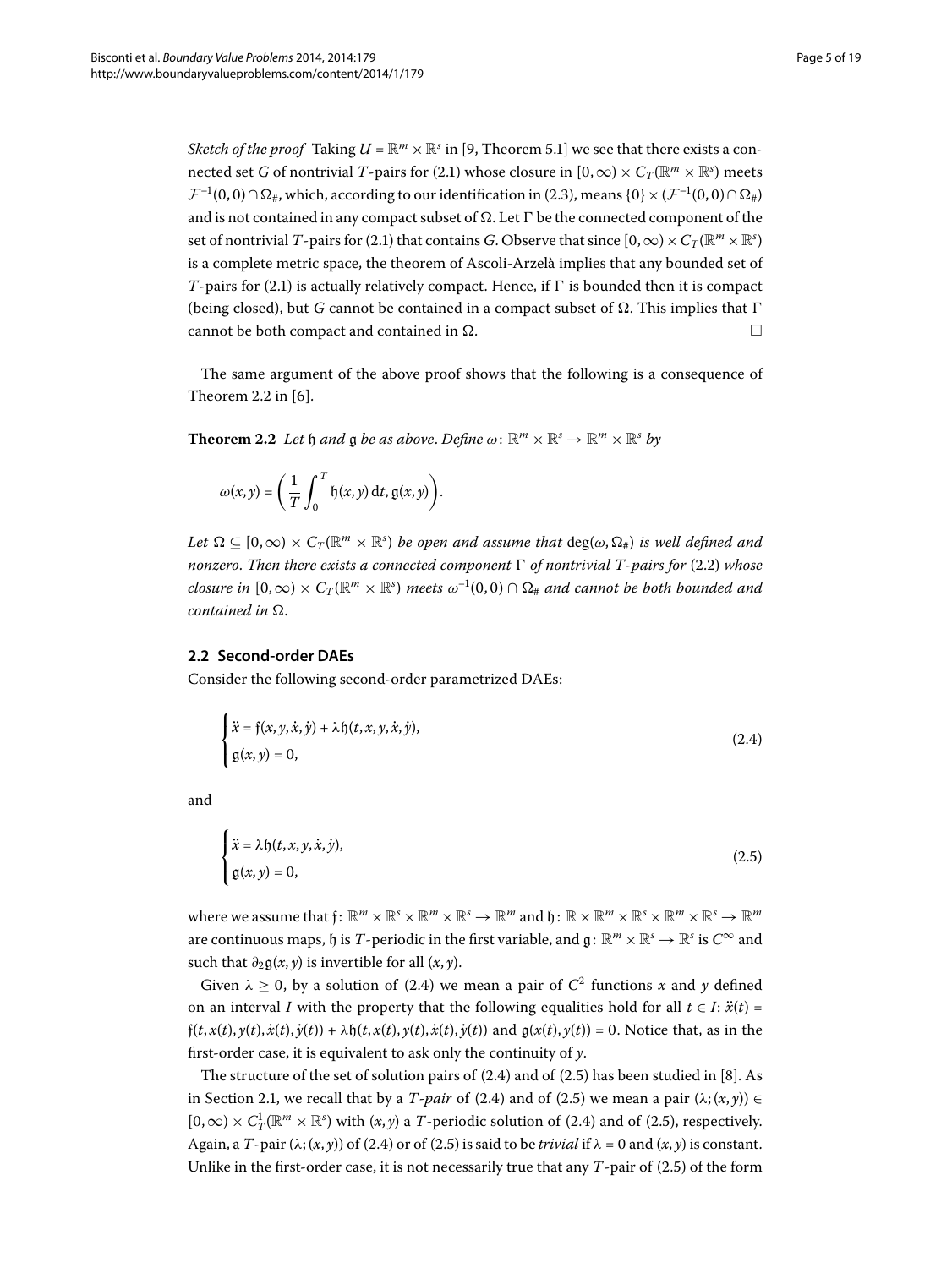$(0; (x, y))$  is trivial. In fact, if  $(x, y)$  were a closed geodesics of the manifold  $\mathfrak{M} := \mathfrak{g}^{-1}(0)$  with appropriate initial velocity then  $(0; (x, y))$  would be a nontrivial *T*-pair of (2.5). Similarly, it is not necessarily true that any *T*-pair of (2.4) of the form  $(0; (x, y))$  is trivial.

As in Section 2.1, for simplicity we will regard every space as its image in the following diagram of natural inclusions:

$$
\mathbb{R}^m \times \mathbb{R}^s \longrightarrow C_T^1(\mathbb{R}^m \times \mathbb{R}^s)
$$
  
\n
$$
\downarrow \qquad \qquad \downarrow
$$
  
\n
$$
[0, \infty) \times \mathbb{R}^m \times \mathbb{R}^s \longrightarrow [0, \infty) \times C_T^1(\mathbb{R}^m \times \mathbb{R}^s)
$$
  
\n(2.6)

<span id="page-5-2"></span>with the obvious analogous identifications.

Again, given  $\Omega \subseteq [0,\infty) \times C^1_T(\mathbb{R}^m \times \mathbb{R}^s)$ , we will denote by  $\Omega_\# \subseteq \mathbb{R}^m \times \mathbb{R}^s$  the set consisting of all pairs  $(p, q)$  such that  $(0; (\bar{p}, \bar{q})) \in \Omega$ .

The next results are straightforward consequences of Corollary 5.2 and Corollary 5.3 in  $[8]$  $[8]$ , respectively (the arguments are similar to the proof of Theorem 2.1).

**Theorem 2.3** Let f, h, g be as above. Define  $\mathcal{F} \colon \mathbb{R}^m \times \mathbb{R}^s \to \mathbb{R}^m \times \mathbb{R}^s$  by

$$
\mathcal{F}(x,y)=\big(\mathfrak{f}_0(x,y),\mathfrak{g}(x,y)\big),
$$

<span id="page-5-3"></span>*where*  $f_0(x, y) := f(x, y, 0, 0)$ . Let  $\Omega \subseteq [0, \infty) \times C_T^1(\mathbb{R}^m \times \mathbb{R}^s)$  be open and assume that  $deg(\mathcal{F}, \Omega_{\#})$  is well defined and nonzero. Then there exists a connected component  $\Gamma$  of non*trivial T-pairs for* (2.4) *whose closure in*  $[0, \infty) \times C_T^1(\mathbb{R}^m \times \mathbb{R}^s)$  *meets*  $\mathcal{F}^{-1}(0,0) \cap \Omega_\#$  and *cannot be both bounded and contained in* Ω.

**Theorem 2.4** Let  $\mathfrak{h}$  and  $\mathfrak{g}$  be as above. Define  $\omega: \mathbb{R}^m \times \mathbb{R}^s \to \mathbb{R}^m \times \mathbb{R}^s$  by

$$
\omega(x,y) = \left(\frac{1}{T}\int_0^T \mathfrak{h}_0(x,y) \, \mathrm{d}t, \mathfrak{g}(x,y)\right),
$$

*where*  $\mathfrak{h}_0(x, y) := \mathfrak{h}(x, y, 0, 0)$ . Let  $\Omega \subseteq [0, \infty) \times C_T(\mathbb{R}^m \times \mathbb{R}^s)$  be open and assume that  $deg(\omega, \Omega_{\#})$  is well defined and nonzero. Then there exists a connected component  $\Gamma$  of non*trivial T-pairs for* (2.5) *whose closure in*  $[0,\infty) \times C_T^1(\mathbb{R}^m \times \mathbb{R}^s)$  *meets*  $\omega^{-1}(0,0) \cap \Omega_*$  and *cannot be both bounded and contained in*  $\Omega$ *.* 

<span id="page-5-1"></span><span id="page-5-0"></span>**Remark 2.5** Common manipulations employed for order reduction of differential equations, when applied to  $(2.4)$  $(2.4)$  $(2.4)$  or  $(2.5)$  might not work for deducing Theorems 2.3 or 2.4 di-rectly from Theorems 2[.](#page-4-2)1 or 2.2. In fact, those procedures usually lead to equations whose form is not suited for our first-order results. Thus, despite the similar structure of  $(2.4)$ and  $(2.5)$  $(2.5)$  $(2.5)$  to  $(2.1)$  and  $(2.2)$ , respectively, the former equations seem to need a specific study.

#### **3 Coordinate transformation and main results**

### **3.1 First-order DAEs**

We first investigate parametrized DAEs of the following form:

<span id="page-5-4"></span>
$$
\begin{cases}\n\dot{x} = \lambda f(t, x, y), & \lambda \ge 0, \\
g(A(t)x, B(t)y) = 0,\n\end{cases}
$$
\n(3.1)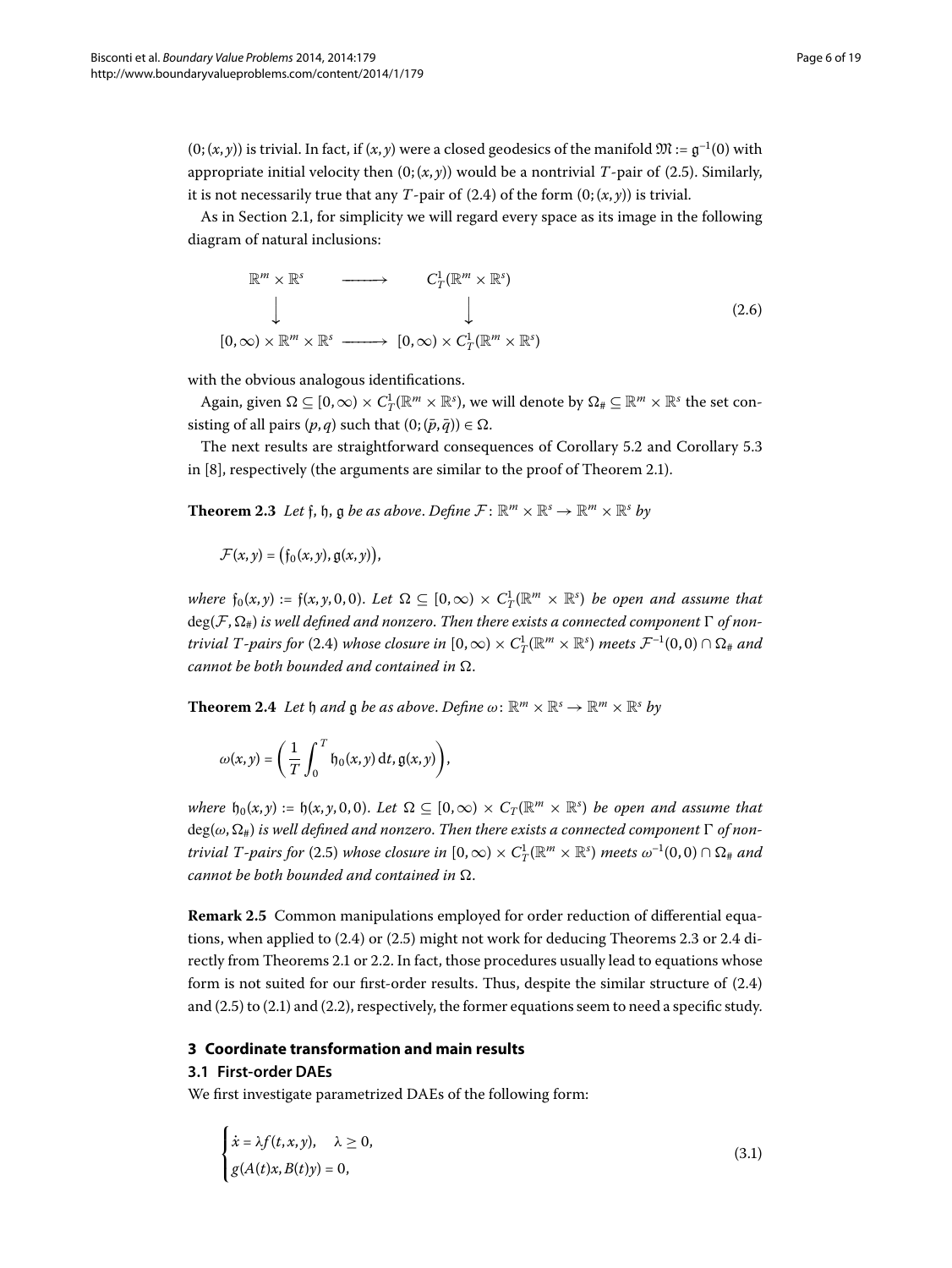where, as in the introduction, the map  $f: \mathbb{R} \times \mathbb{R}^m \times \mathbb{R}^s \to \mathbb{R}^m$  is continuous and *T*periodic in the first variable,  $g: \mathbb{R}^m \times \mathbb{R}^s \to \mathbb{R}^s$  is  $C^\infty$  and such that  $\partial_2 g(\xi, \eta)$  is invertible for all  $(\xi, \eta)$ , and  $A: \mathbb{R} \to O(\mathbb{R}^m)$  and  $B: \mathbb{R} \to GL(\mathbb{R}^s)$  are *T*-periodic continuous (square-) matrix-valued maps. We will assume that *A* is of class *C* . The constraint that appears in (3[.](#page-5-4)1) forces the motion to occur on a manifold  $M := \{(p,q) \in \mathbb{R}^m \times \mathbb{R}^s : g(p,q) = 0\}$  that moves integrally to a reference frame defined by the time-dependent change of variable  $(x, y) \mapsto (A(t)x, B(t)y)$ . As before, we consider the set of *T*-pairs of (3.1), namely, of those pairs  $(\lambda; (x, y)) \in [0, \infty) \times C_T(\mathbb{R}^m \times \mathbb{R}^s)$  with  $(x, y)$  a *T*-periodic solution of (3[.](#page-5-4)1). A *T*pair  $(\lambda; (\alpha, \gamma))$  of (3[.](#page-5-4)1) is *trivial* if  $\lambda = 0$  and  $(A(t)x(t), B(t)\gamma(t))$  is constant. In other words,  $(0; (x, y))$  is trivial if  $(x, y)$  is constant with respect to the moving reference above, *i.e.*, to the moving manifold that constitutes the constraint. Thus, loosely speaking, we could say that in this case  $(x, y)$  is constant with respect to the 'moving constraint'. Observe that when  $(0; (x, y))$  is trivial, then  $A(t)x(t)$  must be constantly equal to  $A(0)x(0)$  and similarly *B*(*t*)*y*(*t*)  $\equiv B(0)y(0)$ , so that for all *t* we have  $A(0)^T A(t)x(t) = x(0)$  and  $B(0)^{-1}B(t)y(t) = y(0)$ . The former fact has an interesting consequence for *x*. Since  $\dot{x}(t) = 0$ ,  $x(t) \equiv x(0) =: x_0$  must be constant. Thus, when  $(0; (x, y))$  is trivial, we have  $A(0)^T A(t)x_0 \equiv x_0$ , *i.e.*,  $x(t) \equiv x_0$  is invariant for  $A(0)^\top A(t)$  for all *t*'s.

Let us apply, for all *t*, a change of coordinates in  $\mathbb{R}^m \times \mathbb{R}^s$ :

<span id="page-6-1"></span><span id="page-6-0"></span>
$$
\xi(t) = A(t)x(t), \qquad \eta(t) = B(t)y(t). \tag{3.2}
$$

Let us rewrite the first of these two equations as  $x(t) = A^{\top}(t)\xi(t)$ . Differentiating with respect to *t* we get

$$
\dot{x}(t) = \dot{A}(t)^{\top} \xi(t) + A(t)^{\top} \dot{\xi}(t). \tag{3.3}
$$

Observe, in fact, that the operations of differentiation and transposition commute; that is,

<span id="page-6-2"></span>
$$
(\dot{A}(t))^\top = \frac{\mathrm{d}}{\mathrm{d}t} (A(t)^\top).
$$

From (3[.](#page-6-0)3) we get  $\xi(t) = -A(t)A(t)^{\top} \xi(t) + A(t)\dot{x}(t)$ . Thus, (3.1) can be rewritten in the new coordinates (*ξ* , *η*) as follows:

<span id="page-6-3"></span>
$$
\begin{cases} \dot{\xi} = -A(t)\dot{A}(t)^{\top}\xi + \lambda F(t,\xi,\eta), & \lambda \ge 0, \\ g(\xi,\eta) = 0, & (3.4) \end{cases}
$$

<span id="page-6-4"></span>where  $F: \mathbb{R} \times \mathbb{R}^m \times \mathbb{R}^s \rightarrow \mathbb{R}^m$  is defined by

$$
F(t, \xi, \eta) = A(t)f(t, A(t)^{\top} \xi, B^{-1}(t)\eta).
$$
\n(3.5)

If we assume that the matrix  $M$  :=  $A(t)A(t)^\top$  is constant, then we can obtain continuation results for  $T$ -pairs of  $(3.1)$  as consequences of the results in the previous section.

In the following we will adopt the same notation as in Section 2[.](#page-2-3)1.

**Theorem 3.1** Let f, g, A, and B be as above. Assume that  $M := A(t)A(t)^{\top}$  is constant and  $\mathcal{A}$ *efine*  $\mathcal{F}: \mathbb{R}^m \times \mathbb{R}^s \rightarrow \mathbb{R}^m \times \mathbb{R}^s$  *by*  $\mathcal{F}(x, y) = (-Mx, g(x, y))$ . Let  $\Omega \subseteq [0, \infty) \times C_T(\mathbb{R}^m \times \mathbb{R}^s)$  be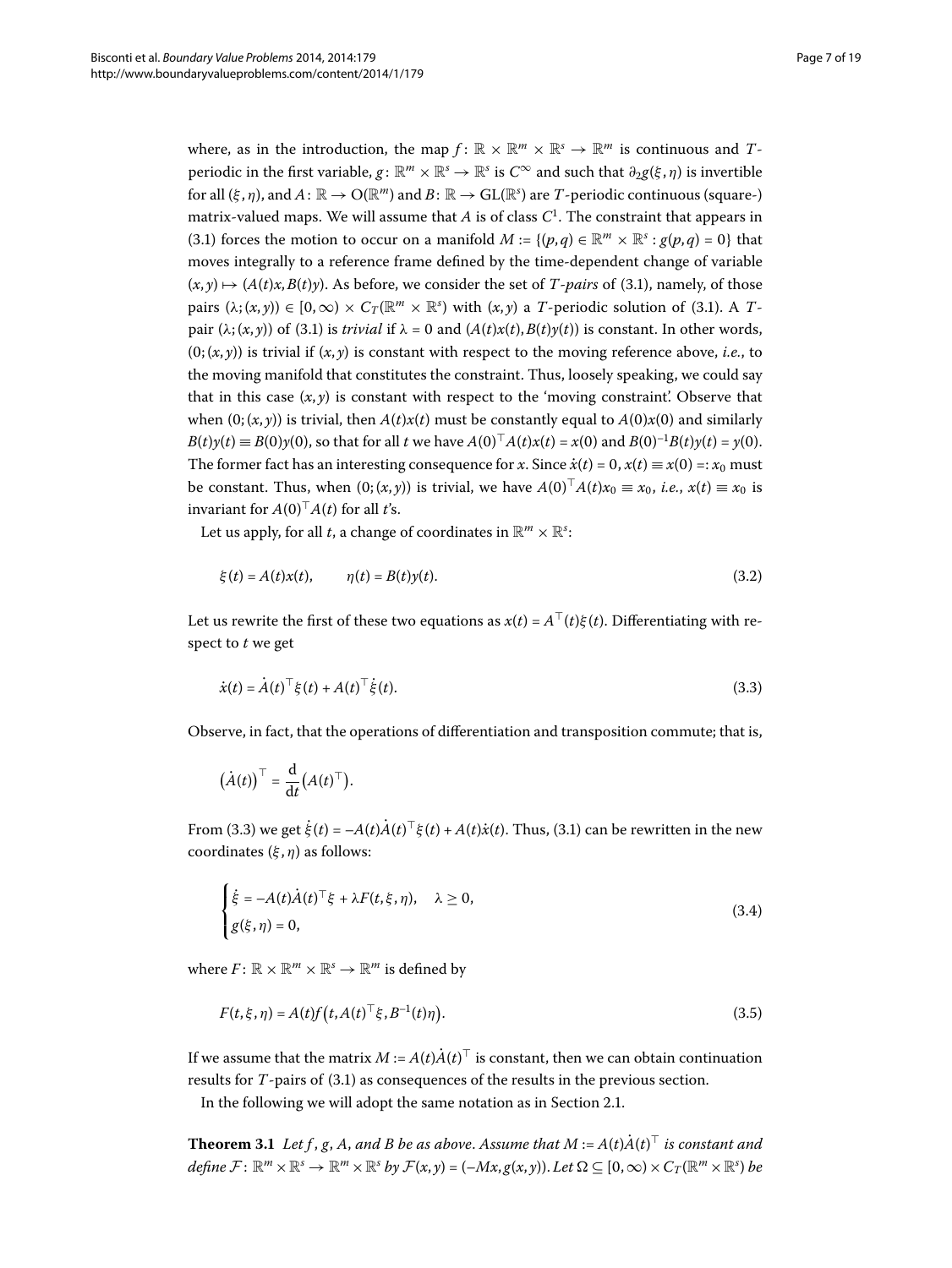*open and assume that*  $\deg(\mathcal{F}, \Omega_{\#})$  *is well defined and nonzero. Then there exists a connected component*  $\Gamma$  *of nontrivial T-pairs for* (3[.](#page-5-4)1) *whose closure in*  $[0,\infty) \times C_T (\mathbb{R}^m \times \mathbb{R}^s)$  *meets*  $\mathcal{F}^{-1}(0,0) \cap \Omega_{\#}$  and cannot be both bounded and contained in  $\Omega$ .

*Proof* Consider the transformation (3.2). As discussed above, in the new coordinates  $ξ$ , η,  $(3.1)$  $(3.1)$  $(3.1)$  becomes  $(3.4)$ , which we write as

<span id="page-7-0"></span>
$$
\begin{cases}\n\dot{\xi} = -M\xi + \lambda F(t, \xi, \eta), \\
g(\xi, \eta) = 0,\n\end{cases}
$$
\n(3.6)

where *F* is defined as in (3.5). Consider also the homeomorphism  $\mathfrak{H}: [0,\infty) \times C_T(\mathbb{R}^m \times$  $(\mathbb{R}^s) \to [0,\infty) \times C_T (\mathbb{R}^m \times \mathbb{R}^s)$  given by  $\mathfrak{H}(\lambda, (x, y)) = (\lambda, (\xi, \eta))$  with  $\xi$  and  $\eta$  given by (3.2). Clearly  $\mathfrak H$  establishes a homeomorphism between the space *X* of *T*-pairs of (3[.](#page-5-4)1) and the space  $\mathcal X$  of *T*-pairs of (3[.](#page-7-0)6), which preserves triviality. In the sense that  $\mathfrak H$  takes trivial *T*-pairs of (3[.](#page-5-4)1) to trivial ones of (3.6) and, vice versa,  $\mathfrak{H}^{-1}$  makes trivial *T*-pairs of (3.6) correspond to trivial ones of  $(3.1)$ .

<span id="page-7-1"></span>Let  $W = \mathfrak{H}(\Omega)$ [.](#page-3-1) Applying Theorem 2.1 we get the existence of a connected component, let us say *Y*, of nontrivial *T*-pairs for (3.6) whose closure in  $[0,\infty) \times C_T(\mathbb{R}^m \times \mathbb{R}^s)$  meets  $\mathcal{F}^{-1}(0) \cap \mathcal{W}$  and cannot be both bounded and contained in W. One sees immediately that  $\Gamma = \mathfrak{H}^{-1}(\Upsilon)$  has the required properties.  $\Gamma = \mathfrak{H}^{-1}(\Upsilon)$  has the required properties.

In the following consequence of Theorem 3[.](#page-6-4)1 we further assume that  $M$  is nonsingular and use the properties of the Brouwer degree to get a continuation result with the sole assumption that  $\Omega_\# \cap (\{0\} \times [g(0,\cdot)]^{-1}(0))$  is a nonempty and compact subset of  $\mathbb{R}^m \times \mathbb{R}^s$ .

**Corollary 3.2** Let f, g, A, and B be as above. Assume that  $M := A(t)A(t)$  is con*stant and nonsingular. Let*  $\Omega \subseteq [0,\infty) \times C_T(\mathbb{R}^m \times \mathbb{R}^s)$  *be open. Assume that the set*  $\Omega_{\#} \cap (\{0\} \times [g(0, \cdot)]^{-1}(0))$  *is nonempty and compact. Then there exists a connected component*  $\Gamma$  *of nontrivial T-pairs for* (3.1) *whose closure in*  $[0, \infty) \times C_T(\mathbb{R}^m \times \mathbb{R}^s)$  *meets*  $\Omega_{\#} \cap (\{0\} \times [g(0,\cdot)]^{-1}(0))$  *and cannot be both bounded and contained in*  $\Omega$ .

*Proof* Let  $\mathcal F$  be as in the assertion of Theorem 3.1. Since the first component of  $\mathcal F$  is nonsingular, the reduction property of the Brouwer degree implies

$$
\deg(\mathcal{F}, \Omega_{\#}) = (-1)^m \operatorname{sign} \det M \cdot \deg(g(0, \cdot), \Omega_{\#} \cap (\{0\} \times \mathbb{R}^s)).
$$

<span id="page-7-2"></span>Observe now that since *∂g*(*ξ* , *η*) is never singular,

$$
\left|\deg\big(g(0,\cdot),\Omega_{\#}\cap\big(\{0\}\times\mathbb{R}^s\big)\big)\right|=\#\big(\Omega_{\#}\cap\big(\{0\}\times\big[g(0,\cdot)\big]^{-1}(0)\big)\big),
$$

which is finite and nonzero.  $\Box$ 

In the next result we assume  $M = 0$  and apply Theorem 2[.](#page-4-2)2.

**Theorem 3.3** Let f , g, A, and B be as above. Assume that  $A(t)A(t)^{\top}$  is identically zero and  $define \omega: \mathbb{R}^m \times \mathbb{R}^s \rightarrow \mathbb{R}^m \times \mathbb{R}^s$  by

$$
\omega(\xi,\eta)=\bigg(\frac{1}{T}\int_0^T A(t)f\big(t,A(t)^\top\xi,B^{-1}(t)\eta\big)\,\mathrm{d} t, g(\xi,\eta)\bigg).
$$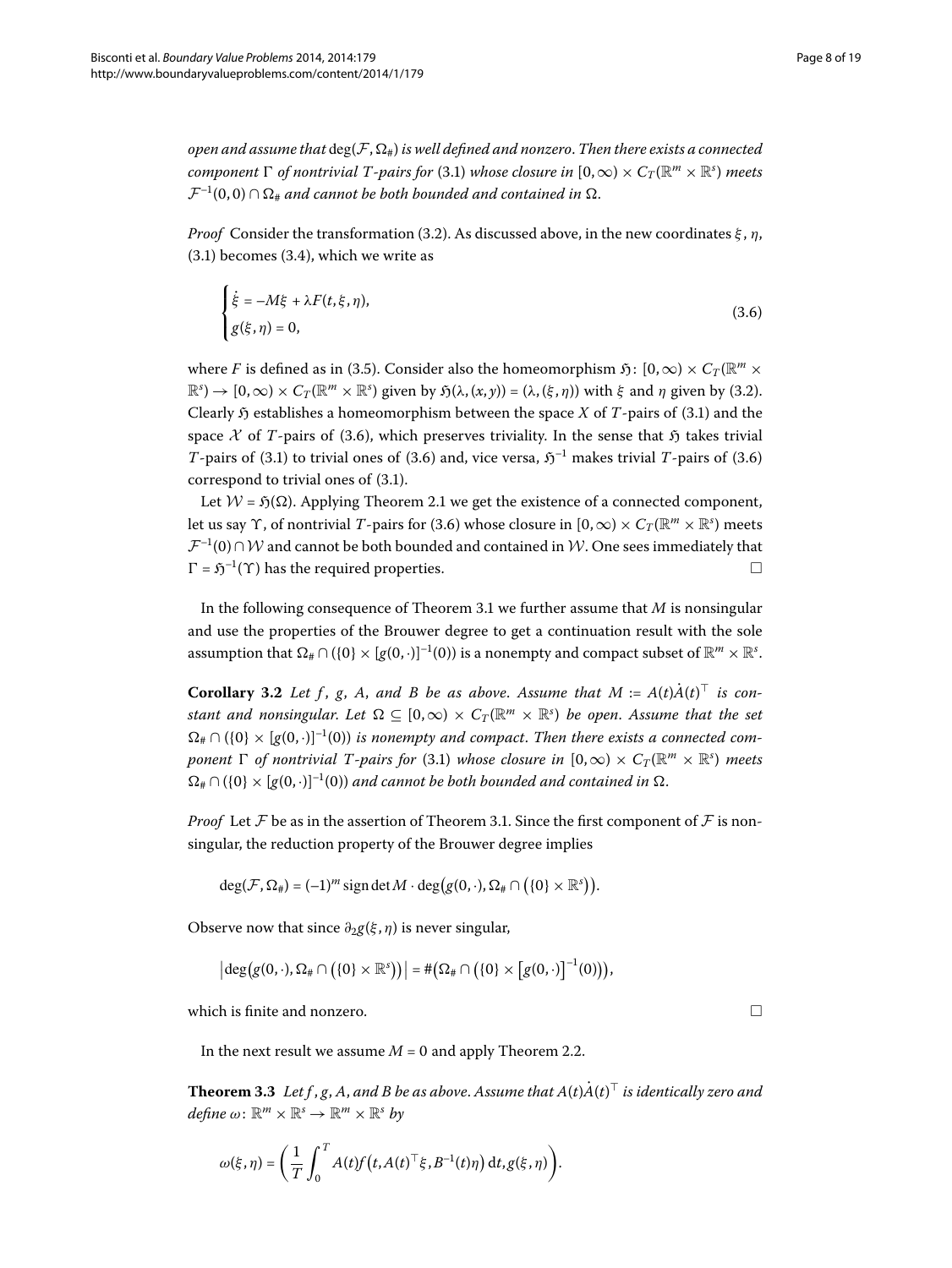<span id="page-8-3"></span> $Let \ \Omega \subseteq [0,\infty) \times C_T(\mathbb{R}^m \times \mathbb{R}^s)$  *be open and assume that*  $\deg(\omega, \Omega_{\#})$  *is well defined and nonzero. Then there exists a connected component*  $\Gamma$  *of nontrivial T-pairs for* (3.1) *whose closure in*  $[0,\infty) \times C_T(\mathbb{R}^m \times \mathbb{R}^s)$  meets  $\omega^{-1}(0,0) \cap \Omega_\#$  and cannot be both bounded and *contained in*  $\Omega$ .

*Proof* It follows from Theorem 2[.](#page-4-2)2 with the same proof as of Theorem 3.1.  $\Box$ 

**Example 3.4** Take  $m = 2$  and  $s = 1$ . Let  $f: \mathbb{R} \times \mathbb{R}^2 \times \mathbb{R} \to \mathbb{R}^2$  be any continuous mapping  $2\pi$ -periodic in the first variable. Consider

<span id="page-8-0"></span>
$$
\begin{cases} \n\dot{x} = \lambda f(t, x, y), & \lambda \ge 0, \\
y^3 + y - x_1^2 - x_2^2 - (x_1 \sin t + x_2 \cos t)^2 = 0,\n\end{cases} \tag{3.7}
$$

where  $x = (x_1, x_2)$ . It is readily verified that

$$
y^3 + y - x_1^2 - x_2^2 - (x_1 \sin t + x_2 \cos t)^2 = g(A(t)x, y),
$$

where

$$
A(t) := \begin{pmatrix} \cos t & -\sin t \\ \sin t & \cos t \end{pmatrix} \text{ and } g(p_1, p_2, q) = q^3 + q - p_1^2 - 2p_2^2.
$$

Thus, the constraint can be regarded as the surface obeying the equation  $q^3 + q = p_1^2 + 2p_2^2$ , in the space  $(p_1, p_2, q)$ , revolving around the *q* axis (a full rotation takes time  $2\pi$ ). With the transformation  $(3.2)$  the above DAE becomes

$$
\begin{cases} \dot{\xi} = -M\xi + \lambda F(t,\xi,\eta),\\ g(\xi,\eta) = 0, \end{cases}
$$

<span id="page-8-2"></span>where

<span id="page-8-1"></span>
$$
M = A(t)\dot{A}^\top(t) = \begin{pmatrix} 0 & 1 \\ -1 & 0 \end{pmatrix} \text{ and } F(t,\xi,\eta) = A(t)f(t,A(t)^\top\xi,B^{-1}(t)\eta).
$$

Let  $\Omega = [0,\infty) \times C_T(\mathbb{R}^2 \times \mathbb{R})$ [.](#page-7-1) Since *M* is nonsingular and  $[g(0,\cdot)]^{-1}(0) = \{0\}$ , Corollary 3.2 yields an unbounded connected component of nontrivial  $2\pi$ -pairs for (3.7) that meets  $(0;(0,0;0)) \in [0,\infty) \times \mathbb{R}^2 \times \mathbb{R}$  (regarded as a  $2\pi$ -pair).

**Remark 3.5** Notice that a similar coordinate transformation applies also to a slightly different situation. Consider the following DAE:

$$
\begin{cases}\n\dot{x} = Hx + \lambda f(t, x, y), & \lambda \ge 0, \\
g(A(t)x, B(t)y) = 0,\n\end{cases}
$$
\n(3.8)

where  $A$ ,  $B$ ,  $f$ , and  $g$  are as in (3.1) and  $H$  is a matrix that commutes with  $A$ . Suppose, as above, that  $M$  :=  $A(t)A(t)^{\top}$  is constant (not necessarily invertible) and apply the transfor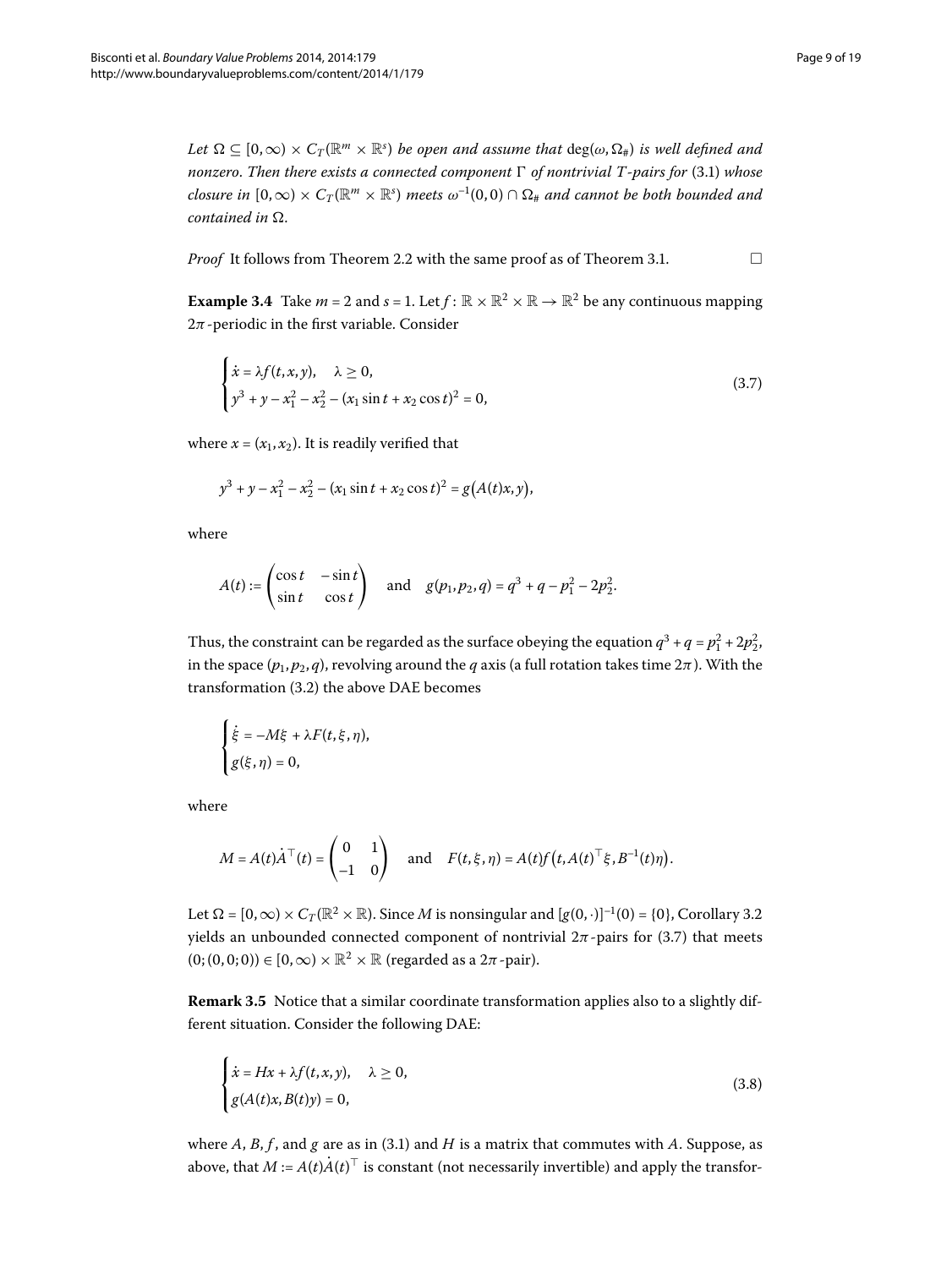mation as indicated above. Equation  $(3.8)$  becomes

<span id="page-9-1"></span><span id="page-9-0"></span>
$$
\begin{cases}\n\dot{\xi} = (H - M)\xi + \lambda F(t, \xi, \eta), & \lambda \ge 0, \\
g(\xi, \eta) = 0\n\end{cases}
$$
\n(3.9)

with  $F$  as in (3[.](#page-9-0)4), so that the results of the previous section are applicable to (3.9).

**Example 3.6** Consider the following DAE:

$$
\begin{cases}\n\dot{x}_1 = x_1 + \lambda f_1(t, x_1, x_2, y), \\
\dot{x}_2 = \lambda f_2(t, x_1, x_2, y), \\
y^5 + y = x_1 \cos t + x_2 \sin t,\n\end{cases}
$$
\n(3.10)

where  $f_i: \mathbb{R} \times \mathbb{R} \times \mathbb{R} \times \mathbb{R} \to \mathbb{R}^2$ ,  $i = 1, 2$ , are continuous mappings  $2\pi$ -periodic in the first variable[.](#page-9-1) If we put  $x = (x_1, x_2)$ , (3.10) is of the form (3.8) with

$$
H = \begin{pmatrix} 1 & 0 \\ 0 & 0 \end{pmatrix}, \qquad A(t) = \begin{pmatrix} \cos t & \sin t \\ -\sin t & \cos t \end{pmatrix}, \qquad B(t) \equiv \begin{pmatrix} 1 & 0 \\ 0 & 1 \end{pmatrix},
$$

and  $f: \mathbb{R} \times \mathbb{R}^2 \to \mathbb{R}^2$  and  $g: \mathbb{R}^2 \times \mathbb{R} \to \mathbb{R}$  defined by

<span id="page-9-2"></span>
$$
f(t,x) = (f_1(t,x_1,x_2,y), f_1(t,x_1,x_2,y))
$$
 and  $g(x,y) = y + y^3 - x_1$ ,

respectively. Clearly, as in Remark  $3.5$ ,  $(3.10)$  becomes

$$
\begin{cases} \dot{\xi} = (H - M)\xi + \lambda F(t, \xi, \eta), \\ \eta + \eta^5 - \xi_1 = 0, \end{cases}
$$
 (3.11)

where

<span id="page-9-3"></span>
$$
M = A(t)\dot{A}^\top(t) = \begin{pmatrix} 0 & -1 \\ 1 & 0 \end{pmatrix} \quad \text{and} \quad F(t,\xi,\eta) = A(t)f(t,A(t)^\top\xi,B^{-1}(t)\eta).
$$

Equation  $(3.11)$  $(3.11)$  $(3.11)$  is of the form considered in Corollary 3.2.

In our next example we consider periodic perturbations of a class of semi-linear DAEs (semi-linear DAEs find practical applications in robotics and electrical circuit modeling see e.g. [1[,](#page-17-2) 13]). We will restrict ourselves to the case when the equation has a particular '*separated variables*' form, that is,

$$
E\dot{\mathbf{x}} = F(t)\mathbf{x} + \lambda C(t)S(\mathbf{x}),\tag{3.12}
$$

*F*:  $\mathbb{R} \to \mathbb{R}^{n \times n}$ ,  $C: \mathbb{R} \to \mathbb{R}^{n \times n}$  and  $S: \mathbb{R}^n \to \mathbb{R}^n$  are continuous maps, and  $E \in \mathbb{R}^{n \times n}$  is a constant matrix (here  $\mathbb{R}^{n \times n}$  denotes the set of real  $n \times n$  matrices). Further, we assume that *F* and *C* are *T*-periodic,  $T > 0$  given.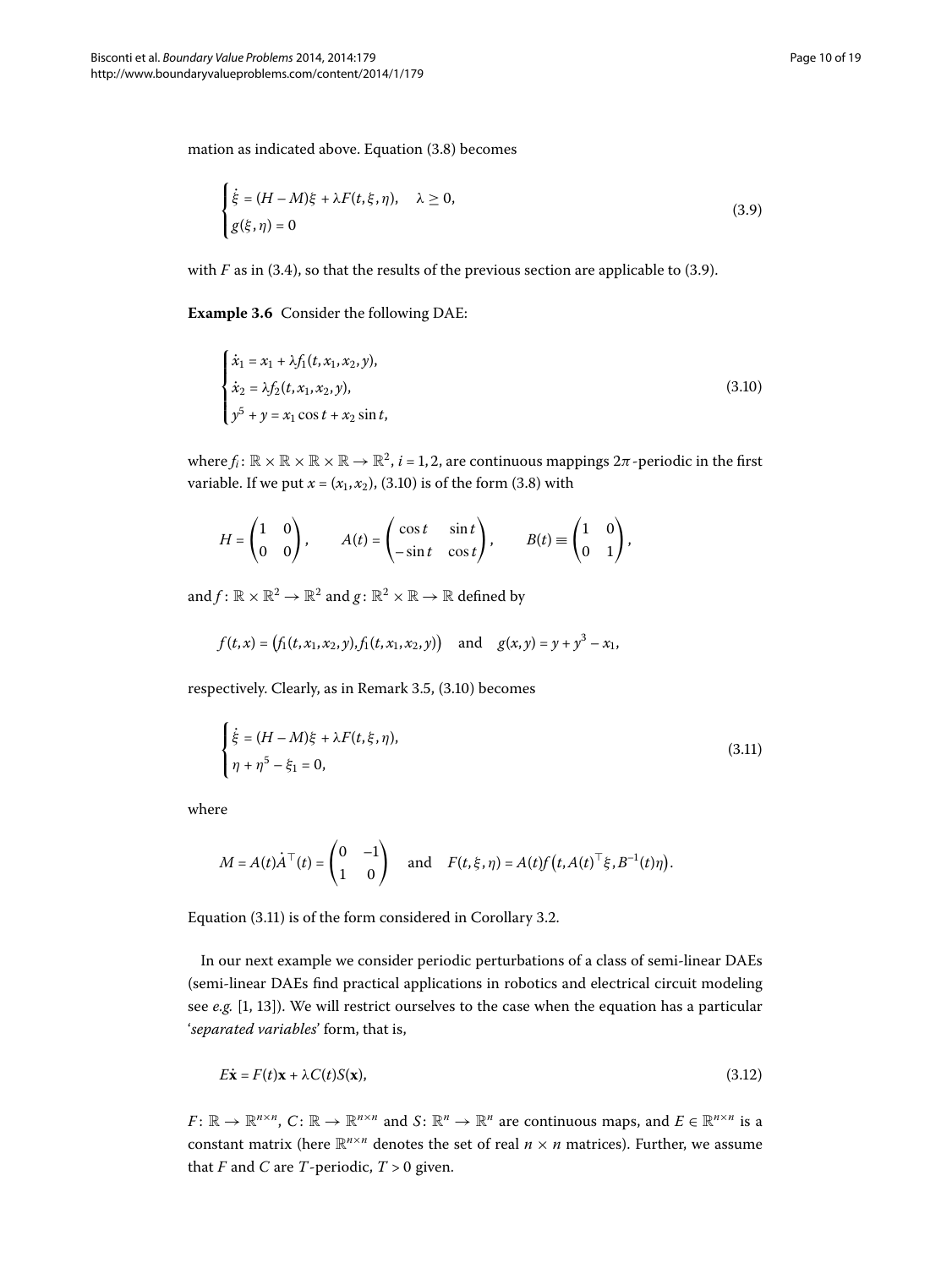<span id="page-10-0"></span>**Example 3[.](#page-9-3)7** Consider (3.12) with  $n = 4$  and

$$
E = \begin{pmatrix} 1 & 0 & 0 & 0 \\ 0 & 0 & 0 & 0 \\ 0 & 0 & 0 & 1 \\ 0 & 0 & 0 & 0 \end{pmatrix}, \qquad F(t) = \begin{pmatrix} 0 & 0 & 0 & 0 \\ \cos t & 1 & 0 & -\sin t \\ 0 & 0 & 0 & 0 \\ \sin t & 0 & 1 & \cos t \end{pmatrix},
$$

and

$$
C(t) = \begin{pmatrix} 2 + \cos t & 1 & 0 & 1 \\ 0 & 0 & 0 & 0 \\ 1 & 3 + \sin t & 2 & 0 \\ 0 & 0 & 0 & 0 \end{pmatrix}, \qquad S(\mathbf{x}) = \mathbf{x}.
$$

The orthogonal matrices

$$
P = \begin{pmatrix} 1 & 0 & 0 & 0 \\ 0 & 0 & 1 & 0 \\ 0 & 1 & 0 & 0 \\ 0 & 0 & 0 & 1 \end{pmatrix} \quad \text{and} \quad Q = \begin{pmatrix} 1 & 0 & 0 & 0 \\ 0 & 0 & 1 & 0 \\ 0 & 0 & 0 & 1 \\ 0 & 1 & 0 & 0 \end{pmatrix}
$$

realize a singular value decomposition for *E*. In particular, we have

$$
P^{T}EQ = \begin{pmatrix} 1 & 0 & 0 & 0 \\ 0 & 1 & 0 & 0 \\ 0 & 0 & 0 & 0 \\ 0 & 0 & 0 & 0 \end{pmatrix} =: \begin{pmatrix} \widetilde{E}_{1} & 0 \\ 0 & 0 \end{pmatrix},
$$
  
\n
$$
P^{T}F(t)Q = \begin{pmatrix} 0 & 0 & 0 & 0 \\ 0 & 0 & 0 & 0 \\ \cos t & -\sin t & 1 & 0 \\ \sin t & \cos t & 0 & 1 \end{pmatrix} =: \begin{pmatrix} 0 & 0 \\ \widetilde{F}_{3}(t) & \widetilde{F}_{4}(t) \end{pmatrix},
$$
  
\n
$$
P^{T}C(t)Q = \begin{pmatrix} 2 + \cos t & 1 & 1 & 0 \\ 1 & 0 & 3 + \sin t & 2 \\ 0 & 0 & 0 & 0 \\ 0 & 0 & 0 & 0 \end{pmatrix} =: \begin{pmatrix} \widetilde{C}_{1}(t) & \widetilde{C}_{2}(t) \\ 0 & 0 \end{pmatrix}.
$$

Then, setting  $\mathbf{x} = Q(\begin{matrix} x \ y \end{matrix})$  with  $x, y \in \mathbb{R}^2$  and multiplying (3.12) by  $P^\top$  on the left, we can rewrite  $(3.12)$  as

$$
P^{\top}EQ\begin{pmatrix} \dot{x} \\ \dot{y} \end{pmatrix} = P^{\top}F(t)Q\begin{pmatrix} x \\ y \end{pmatrix} + \lambda (P^{\top}C(t)Q)Q^{\top}S\left(Q\begin{pmatrix} x \\ y \end{pmatrix}\right),
$$

that is,

$$
\begin{pmatrix} \widetilde{E}_1 & 0 \\ 0 & 0 \end{pmatrix} \begin{pmatrix} \dot{x} \\ \dot{y} \end{pmatrix} = \begin{pmatrix} 0 & 0 \\ \widetilde{F}_3(t) & \widetilde{F}_4(t) \end{pmatrix} \begin{pmatrix} x \\ y \end{pmatrix} + \lambda \begin{pmatrix} \widetilde{C}_1(t) & \widetilde{C}_2(t) \\ 0 & 0 \end{pmatrix} \begin{pmatrix} \widetilde{S}_1(x,y) \\ \widetilde{S}_2(x,y) \end{pmatrix},
$$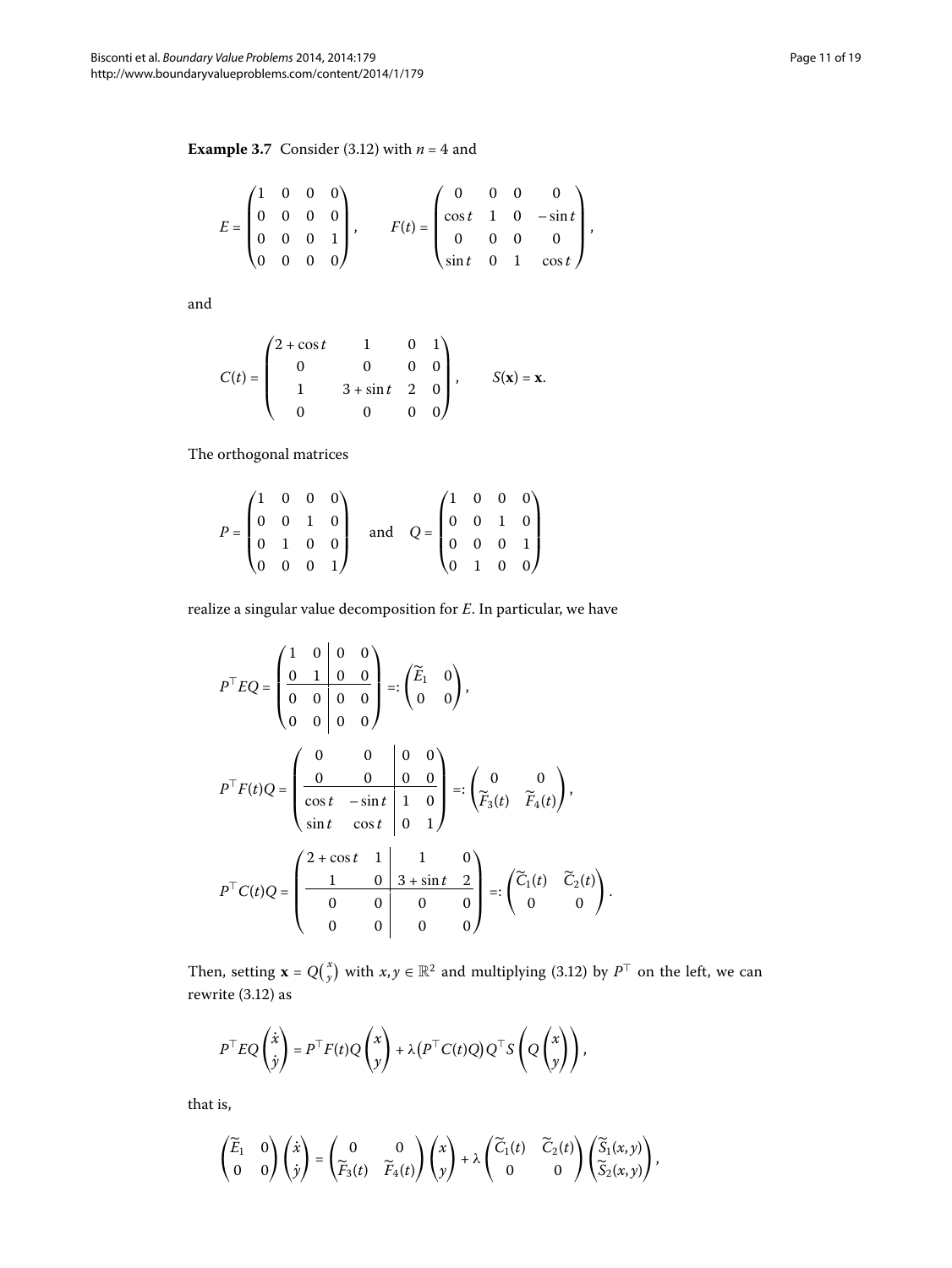where we have set  $Q^{\top}S(Q\mathbf{x}) = \begin{pmatrix} S_1(x,y) \\ \tilde{S}_2(x,y) \end{pmatrix}$ . This equation can be rewritten as follows:

$$
\begin{cases} \dot{x} = \lambda \widetilde{E}_1^{-1}(\widetilde{C}_1(t)\widetilde{S}_1(x,y) + \widetilde{C}_2(t)\widetilde{S}_2(x,y)),\\ y + \widetilde{F}_3(t)x = 0, \end{cases}
$$

or, in our case, as

$$
\begin{cases} \left(\begin{smallmatrix} \dot{x}_1 \\ \dot{x}_2 \end{smallmatrix}\right) = \lambda \Big(\begin{smallmatrix} (2+\cos t)x_1+x_2+y_1 \\ x_1+(3+\sin t)y_1+2y_2 \end{smallmatrix}\Big), \\ \left(\begin{smallmatrix} y_1 \\ y_2 \end{smallmatrix}\right) + \left(\begin{smallmatrix} \cos t & -\sin t \\ \sin t & \cos t \end{smallmatrix}\right) \Big(\begin{smallmatrix} x_1 \\ x_2 \end{smallmatrix}\Big) = 0, \end{cases}
$$

where we have put  $x = \binom{x_1}{x_2}$  and  $y = \binom{y_1}{y_2}$ [.](#page-5-4) The above DAE is of the form (3.1) considered in Theorem 3.3. Observe that the map  $\omega$  considered there is given by

<span id="page-11-1"></span><span id="page-11-0"></span>
$$
\omega(x_1, x_2; y_1, y_2) = (y_1, 3y_1 + 2y_2, x_1 + y_1, x_2 + y_2).
$$

The example considered above is a particular case of a more general procedure that we now roughly sketch[.](#page-9-3) Take  $E$ ,  $F$ ,  $C$ , and  $S$  be as in (3.12), and let rank  $E = r$ . Assume that  $n = 2r$ , and that

$$
\ker C^{\top}(t) = \ker E^{\top} \quad \forall t \in \mathbb{R}, \tag{3.13a}
$$

<span id="page-11-2"></span>
$$
\text{im}\,F(t) = \text{ker}\,E^{\top} \quad \forall t \in \mathbb{R}.\tag{3.13b}
$$

Let *P*, *Q* be orthogonal matrices realizing a singular value decomposition for *E*. Multiply (3[.](#page-10-0)12) by  $P^{\top}$  on the left, and put  $\mathbf{x} = Q\binom{x}{y}$  with  $x, y \in \mathbb{R}^r$ . We get, as in Example 3.7,

$$
PTEQ\begin{pmatrix} \dot{x} \\ \dot{y} \end{pmatrix} = PT F(t) Q\begin{pmatrix} x \\ y \end{pmatrix} + \lambda (PT C(t) Q) QT S\begin{pmatrix} x \\ Q\begin{pmatrix} x \\ y \end{pmatrix} \end{pmatrix}.
$$
 (3.14)

Since *P* and *Q* realize a singular value decomposition of *E*, and since *E*, *F*, and *C* satisfy  $(3.13a)$  and  $(3.13b)$ , an inspection of the proof of  $[14,$  Lemma 5.5[\]](#page-18-5) (see also  $[15]$ ) shows us that for all *t*,

$$
PTEQ = \begin{pmatrix} \widetilde{E}_1 & 0 \\ 0 & 0 \end{pmatrix}, \qquad PT F(t) Q = \begin{pmatrix} 0 & 0 \\ \widetilde{F}_3(t) & \widetilde{F}_4(t) \end{pmatrix} \text{ and }
$$
  

$$
PT C(t) Q = \begin{pmatrix} \widetilde{C}_1(t) & \widetilde{C}_2(t) \\ 0 & 0 \end{pmatrix}.
$$

Set  $\mathbf{x} = Q(\begin{matrix} x \ y \end{matrix})$  and  $Q^{\top}S(Q\mathbf{x}) = (\begin{matrix} \tilde{S}_1(x,y) \\ \tilde{S}_2(x,y) \end{matrix})$ . Then we can rewrite (3.14) as

$$
\begin{pmatrix} \widetilde{E}_1 & 0 \\ 0 & 0 \end{pmatrix} \begin{pmatrix} \dot{x} \\ \dot{y} \end{pmatrix} = \begin{pmatrix} 0 & 0 \\ \widetilde{F}_3(t) & \widetilde{F}_4(t) \end{pmatrix} \begin{pmatrix} x \\ y \end{pmatrix} + \lambda \begin{pmatrix} \widetilde{C}_1(t) & \widetilde{C}_2(t) \\ 0 & 0 \end{pmatrix} \begin{pmatrix} \widetilde{S}_1(x,y) \\ \widetilde{S}_2(x,y) \end{pmatrix}
$$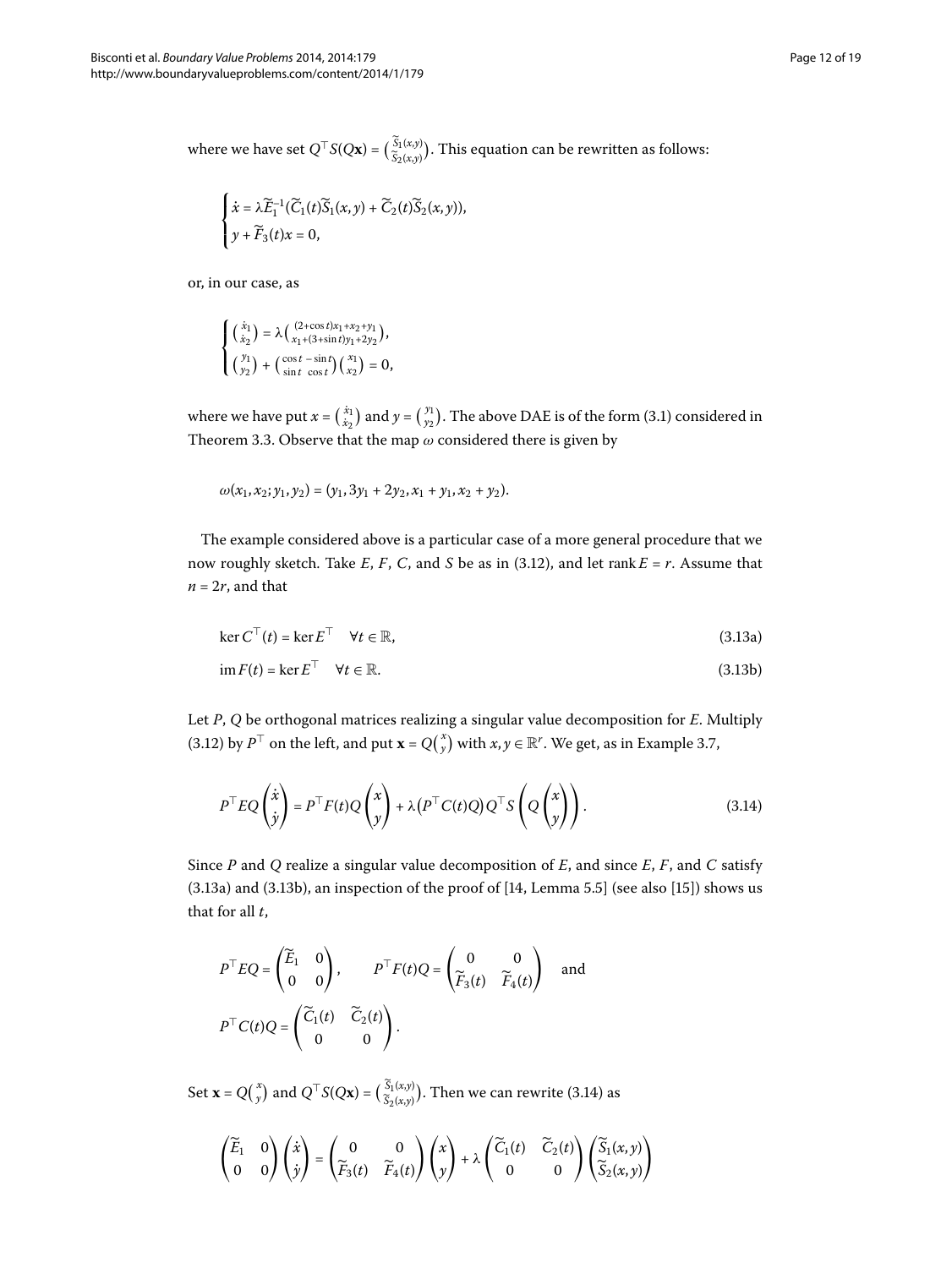or, equivalently

$$
\begin{cases} \dot{x} = \lambda \widetilde{E}_1^{-1}(\widetilde{C}_1(t)\widetilde{S}_1(x,y) + \widetilde{C}_2(t)\widetilde{S}_2(x,y)),\\ \widetilde{F}_3(t)x + \widetilde{F}_4(t)y = 0, \end{cases}
$$

<span id="page-12-0"></span>and, if  $\widetilde{F}_3(t)$  is invertible for all *t*,

<span id="page-12-1"></span>
$$
\begin{cases}\n\dot{x} = \lambda \widetilde{E}_1^{-1}(\widetilde{C}_1(t)\widetilde{S}_1(x,y) + \widetilde{C}_2(t)\widetilde{S}_2(x,y)), \\
x + [\widetilde{F}_3(t)]^{-1}\widetilde{F}_4(t)y = 0,\n\end{cases}
$$
\n(3.15)

which is of type (3[.](#page-5-4)1) with  $m = s = r$  if also  $\widetilde{F}_4(t)$  is invertible for all *t*.

#### **3.2 Second-order DAEs**

Let us now focus on parametrized second-order DAEs and proceed as in the first-order case. Consider

$$
\begin{cases}\n\ddot{x} = \lambda f(t, x, y, \dot{x}, \dot{y}), & \lambda \ge 0, \\
g(A(t)x, B(t)y) = 0,\n\end{cases}
$$
\n(3.16)

where  $f: \mathbb{R} \times \mathbb{R}^m \times \mathbb{R}^s \times \mathbb{R}^m \times \mathbb{R}^s \to \mathbb{R}^m$  is continuous and *T*-periodic in the first variable,  $g: \mathbb{R}^m \times \mathbb{R}^s \to \mathbb{R}^s$  is  $C^\infty$  and such that  $\partial_2 g(\xi, \eta)$  is invertible for all  $(\xi, \eta)$ , and the *T*-periodic matrix-valued maps  $A: \mathbb{R} \to O(\mathbb{R}^m)$  and  $B: \mathbb{R} \to GL(\mathbb{R}^s)$  are of class  $C^2$  and *C* , respectively.

As in the first-order case, we consider the set of *T-pairs* of (3.16), namely, of those pairs  $(\lambda; (x, y)) \in [0, \infty) \times C_T^1(\mathbb{R}^m \times \mathbb{R}^s)$  with  $(x, y)$  a *T*-periodic solution of (3.16). A *T*pair  $(\lambda; (x, y))$  of (3[.](#page-12-1)16) is *trivial* if  $\lambda = 0$  and  $(A(t)x(t), B(t)y(t))$  is constant. In other words,  $(0; (x, y))$  is trivial if  $(x, y)$  is constant with respect to the moving constraint. Again, if  $(0; (x, y))$  is trivial, then  $A(t)x(t)$  must be constantly equal to  $A(0)x(0)$ . Also,  $\ddot{x}(t) = 0$ , so that the periodicity condition implies that  $x(t) \equiv x(0) =: x_0$  must be constant as well. Thus, for all *t*,  $x_0$  is invariant for  $A(0)^\top A(t)$ .

Let us consider the following change of coordinates for all *t*:

$$
\xi(t) = A(t)x(t), \qquad \eta(t) = B(t)y(t).
$$

We can rewrite the first of these equations as  $x(t) = A^{\top}(t)\xi(t)$  and, taking the derivative, we get

$$
\dot{x} = \dot{A}(t)^{\top} \xi + A(t)^{\top} \dot{\xi}, \qquad \ddot{x} = \ddot{A}(t)^{\top} \xi + 2\dot{A}(t)^{\top} \dot{\xi} + A(t)^{\top} \ddot{\xi}.
$$

Let us multiply by *A* on the left the second of these equations. Reordering (and omitting the explicit dependence on *t*) we get

$$
\ddot{\xi} = -A\ddot{A}^\top \xi - 2A\dot{A}^\top \dot{\xi} + A\ddot{x}.
$$

Moreover, since  $y(t) = B^{-1}(t)\eta(t)$ ,

$$
\dot{y}(t) = \frac{\mathrm{d}}{\mathrm{d}t} \Big[ B(t)^{-1} \Big] \eta(t) + B^{-1}(t)\dot{\eta}(t).
$$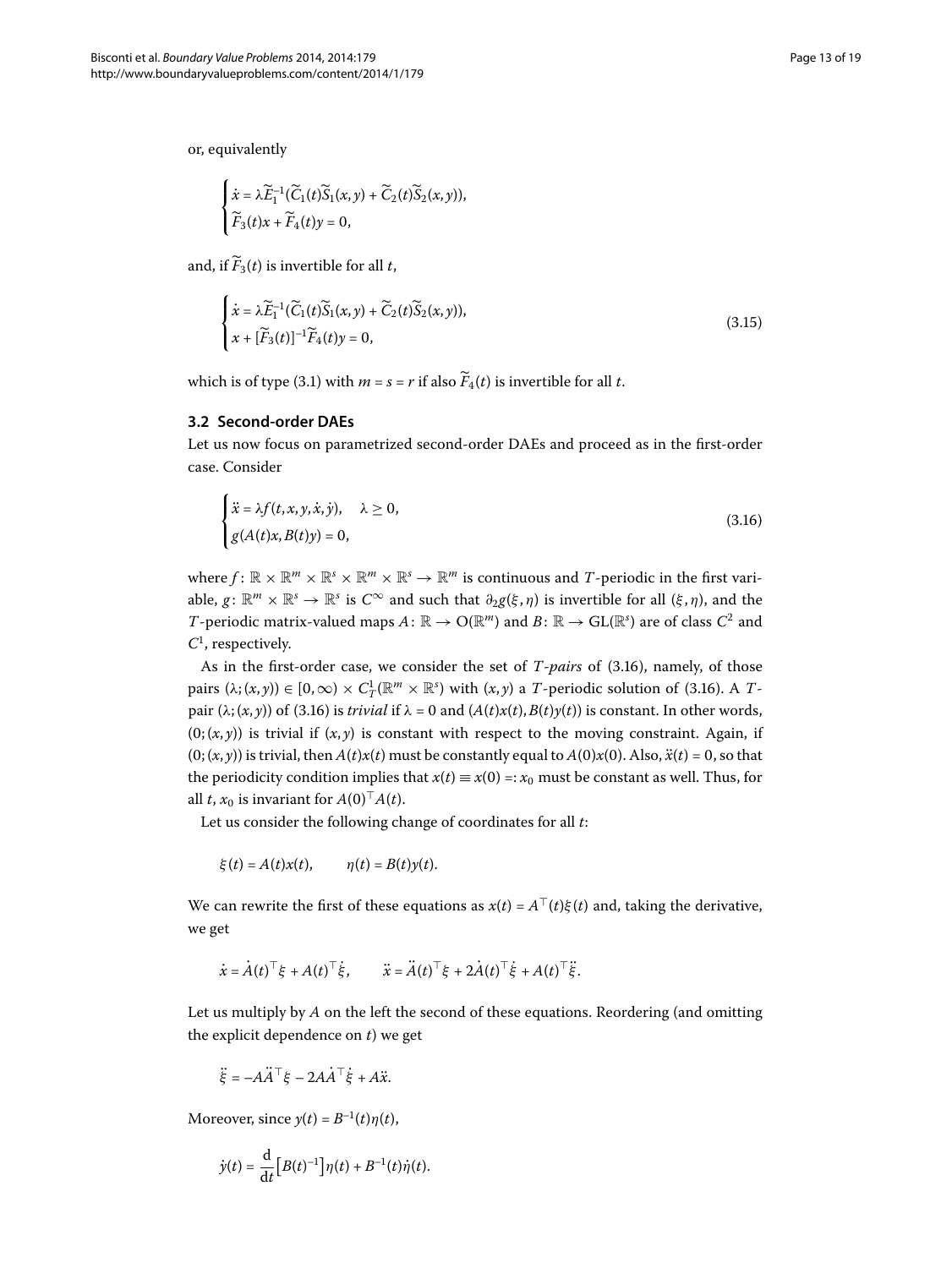Thus we can rewrite our DAE, in the new coordinates, as follows:

<span id="page-13-1"></span>
$$
\begin{cases} \ddot{\xi} = -A(t)\ddot{A}(t)^{\top}\xi - 2A(t)\dot{A}(t)^{\top}\dot{\xi} + \lambda F(t,\xi,\eta,\dot{\xi},\dot{\eta}), & \lambda \ge 0, \\ g(\xi,\eta) = 0, & (3.17) \end{cases}
$$

where  $F: \mathbb{R} \times \mathbb{R}^m \times \mathbb{R}^s \times \mathbb{R}^m \times \mathbb{R}^s \to \mathbb{R}^m$ , defined by

$$
F(t, \xi, \eta, u, v)
$$
  
=  $A(t)f\left(t, A(t)^{\top} \xi, B^{-1}(t)\eta, \dot{A}(t)^{\top} \xi + A(t)^{\top} u, \frac{d}{dt} [B(t)^{-1}]\eta + B^{-1}(t)v\right)$ 

is clearly continuous and *T*-periodic.

Now, by Proposition [A.](#page-16-0)3 (see the Appendix), we find that if  $M$  :=  $A(t)A(t)^\top$  is constant (and nonsingular), then  $A(t)\ddot{A}(t)^\top$  is constant (and nonsingular) as well, as it is equal to  $M^2$ . Thus, as for first-order equations, provided that  $A(t)A(t)^{\top}$  is constant, this DAE can be treated with the methods of the previous section.

It is also worth noticing that  $\frac{d}{dt} [B(t)^{-1}]$ , which appears in the expression of *F*, can also be conveniently expressed as  $-B(t)^{-1}B(t)B(t)^{-1}.$  This trivial fact is readily established by differentiating the relation  $B(t)B(t)^{-1} = I$ .

Proceeding as in the previous subsection, and using Theorems 2[.](#page-5-3)3 and 2.4 in place of Theorems 2[.](#page-6-4)1 and 2.2, we get the following results, remarkably similar to Theorems 3.1 and 3[.](#page-7-2)3, and Corollary 3.2.

<span id="page-13-0"></span>**Theorem 3.8** Let f , g , A , and B be as above. Assume that M :=  $A(t)A(t)^{\top}$  is constant and  $define\;\mathcal{F}\colon\mathbb{R}^m\times\mathbb{R}^s\to\mathbb{R}^m\times\mathbb{R}^s$  *by*  $\mathcal{F}(\xi,\eta)=(-M^2\xi,g(\xi,\eta)).$  Let  $\Omega\subseteq[0,\infty)\times C^1_T(\mathbb{R}^m\times\mathbb{R}^s)$  $\mathbb{R}^s$ ) be open and assume that  $\deg(\mathcal{F}, \Omega_{\#})$  is well defined and nonzero. Then there exists a *connected component*  $\Gamma$  *of nontrivial T-pairs for* (3.16) *whose closure in*  $[0,\infty)\times C_T^1(\mathbb{R}^m\times$  $\mathbb{R}^s$ ) meets  $\mathcal{F}^{-1}(0,0)\cap \Omega_\#$  and cannot be both bounded and contained in  $\Omega_\#$ 

**Corollary 3.9** Let f, g, A, and B be as above. Assume that  $M := A(t)A(t)$  is con*stant and nonsingular. Let*  $\Omega \subseteq [0,\infty) \times C_T^1(\mathbb{R}^m \times \mathbb{R}^s)$  be open. Assume that the set  $\Omega_{\#} \cap (\{0\} \times [g(0, \cdot)]^{-1}(0))$  *is nonempty and compact. Then there exists a connected component*  $\Gamma$  *of nontrivial T-pairs for* (3.16) *whose closure in*  $[0,\infty) \times C_T^1(\mathbb{R}^m \times \mathbb{R}^s)$  *meets*  $\Omega_{\#} \cap (\{0\} \times [g(0,\cdot)]^{-1}(0))$  and cannot be both bounded and contained in  $\Omega$ .

**Theorem 3.10** Let f, g, A, and B be as above. Assume that  $A(t)A(t)$ <sup> $\perp$ </sup> is identically zero *and define*  $\omega$ :  $\mathbb{R}^m \times \mathbb{R}^s \to \mathbb{R}^m \times \mathbb{R}^s$  *by* 

$$
\omega(\xi,\eta)=\bigg(\frac{1}{T}\int_0^T A(t)f\big(t,A(t)^\top\xi,B^{-1}(t)\eta,0,0\big)\,\mathrm{d} t, g(\xi,\eta)\bigg).
$$

 $Let \ \Omega \subseteq [0,\infty) \times C^1_T(\R^m \times \R^s)$  *be open and assume that*  $\deg(\omega, \Omega_{\#})$  *is well defined and nonzero. Then there exists a connected component*  $\Gamma$  *of nontrivial T-pairs for* (3.16) *whose closure in*  $[0,\infty) \times C^1_T(\mathbb{R}^m \times \mathbb{R}^s)$  meets  $\omega^{-1}(0,0) \cap \Omega_\#$  and cannot be both bounded and *contained in*  $\Omega$ .

In the next example we consider the same time-dependent constraint as in Example 3.4, but in the case of second-order DAEs.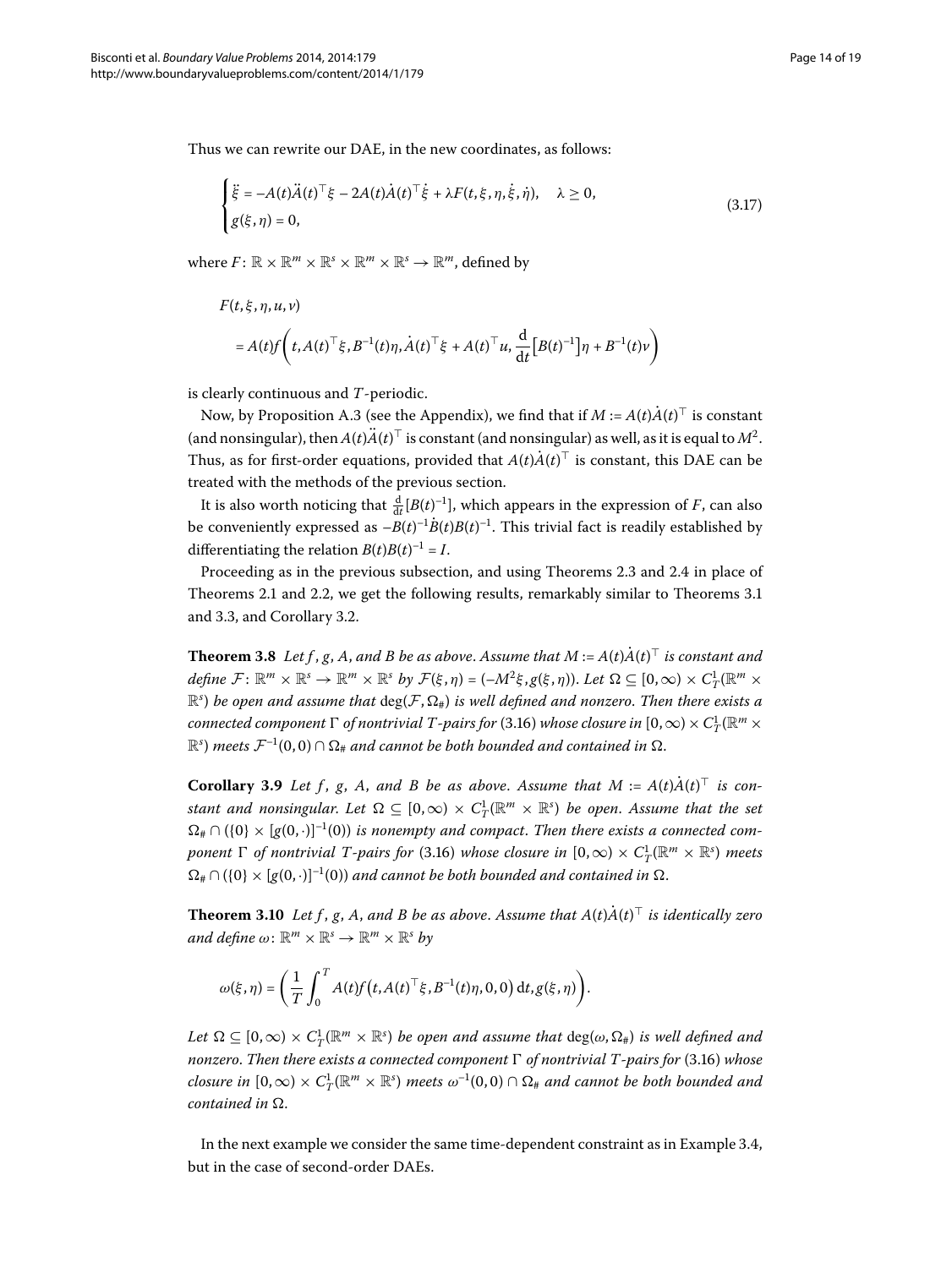**Example 3.11** Let  $f: \mathbb{R} \times \mathbb{R}^2 \times \mathbb{R} \to \mathbb{R}^2$  be any continuous mapping  $2\pi$ -periodic in the first variable. Consider

$$
\begin{cases} \n\ddot{x} = \lambda f(t, x, y), & \lambda \ge 0, \\
y^3 + y - x_1^2 - x_2^2 - (x_1 \sin t + x_2 \cos t)^2 = 0,\n\end{cases}
$$

where  $x = (x_1, x_2)$ [.](#page-8-3) Let *A* and *g* be as in Example 3.4. Applying the coordinate transformation as described above we rewrite our DAE as follows:

$$
\begin{cases} \ddot{\xi} = \xi - 2M\dot{\xi} + \lambda A(t)f(t, A(t)^{\top}\xi, \eta), & \lambda \ge 0, \\ \eta^3 + \eta - \xi_1^2 - 2\xi_2^2 = 0. \end{cases}
$$

Here

<span id="page-14-3"></span><span id="page-14-2"></span>
$$
M := A\dot{A}^\top = \begin{pmatrix} 0 & 1 \\ -1 & 0 \end{pmatrix}
$$

so that  $A\ddot{A}^{\top} = M^2 = -I$ . Let  $\Omega = [0, \infty) \times C_T^1(\mathbb{R}^2 \times \mathbb{R})$ . Since M is nonsingular and  $[g(0,\cdot)]^{-1}(0) = \{0\}$ , Corollary 3[.](#page-13-0)9 yields an unbounded connected component of  $2\pi$ periodic pairs emanating from  $(0; (0,0; 0)) \in [0,\infty) \times \mathbb{R}^2 \times \mathbb{R}$  (regarded as a  $2\pi$ -pair).

**Remark 3.12** As in the first-order case, our coordinate transformation applies also to a slightly different situation. Consider the following DAE:

<span id="page-14-0"></span>
$$
\begin{cases}\n\ddot{x} = H_1 \dot{x} + H_2 x + \lambda f(t, x, y), & \lambda \ge 0, \\
g(A(t)x, B(t)y) = 0,\n\end{cases}
$$
\n(3.18)

where *A*, *B*, *f*, and *g* are as in (3.16) and  $H_i$ ,  $i = 1, 2$ , are matrices that commute with *A*. Suppose, as above, that  $M := A(t)A(t)^{\perp}$  is constant (not necessarily invertible) and apply the transformation as indicated above[.](#page-8-1) Equation  $(3.8)$  becomes

<span id="page-14-1"></span>
$$
\begin{cases} \ddot{\xi} = (H_1 M + H_2 - M^2)\xi + (H_1 - 2M)\dot{\xi} + \lambda F(t, \xi, \eta), & \lambda \ge 0, \\ g(\xi, \eta) = 0 \end{cases}
$$
(3.19)

with  $F$  as in (3[.](#page-4-3)17), so that the results of Section 2.2 are applicable to (3.19).

**Remark 3.13** Let us consider the following second-order DAE

$$
\begin{cases}\n\frac{\mathrm{d}^2}{\mathrm{d}t^2}(C(t)x) = \lambda f(t, x, y, \dot{x}, \dot{y}), & \lambda \ge 0, \\
g(A(t)x, B(t)y) = 0,\n\end{cases}
$$
\n(3.20)

where *f*, *A*, and *B* are as in (3.16) and  $t \mapsto C(t) \in O(\mathbb{R}^m)$  is  $C^2$  and *T*-periodic. We also assume that  $C$  has the same property as  $A$ , that is,  $C(t)C(t)^{\top}$  is constant. Expanding the derivative on the left-hand side of the first equation in (3.20) and using the fact that  $C(t) \in$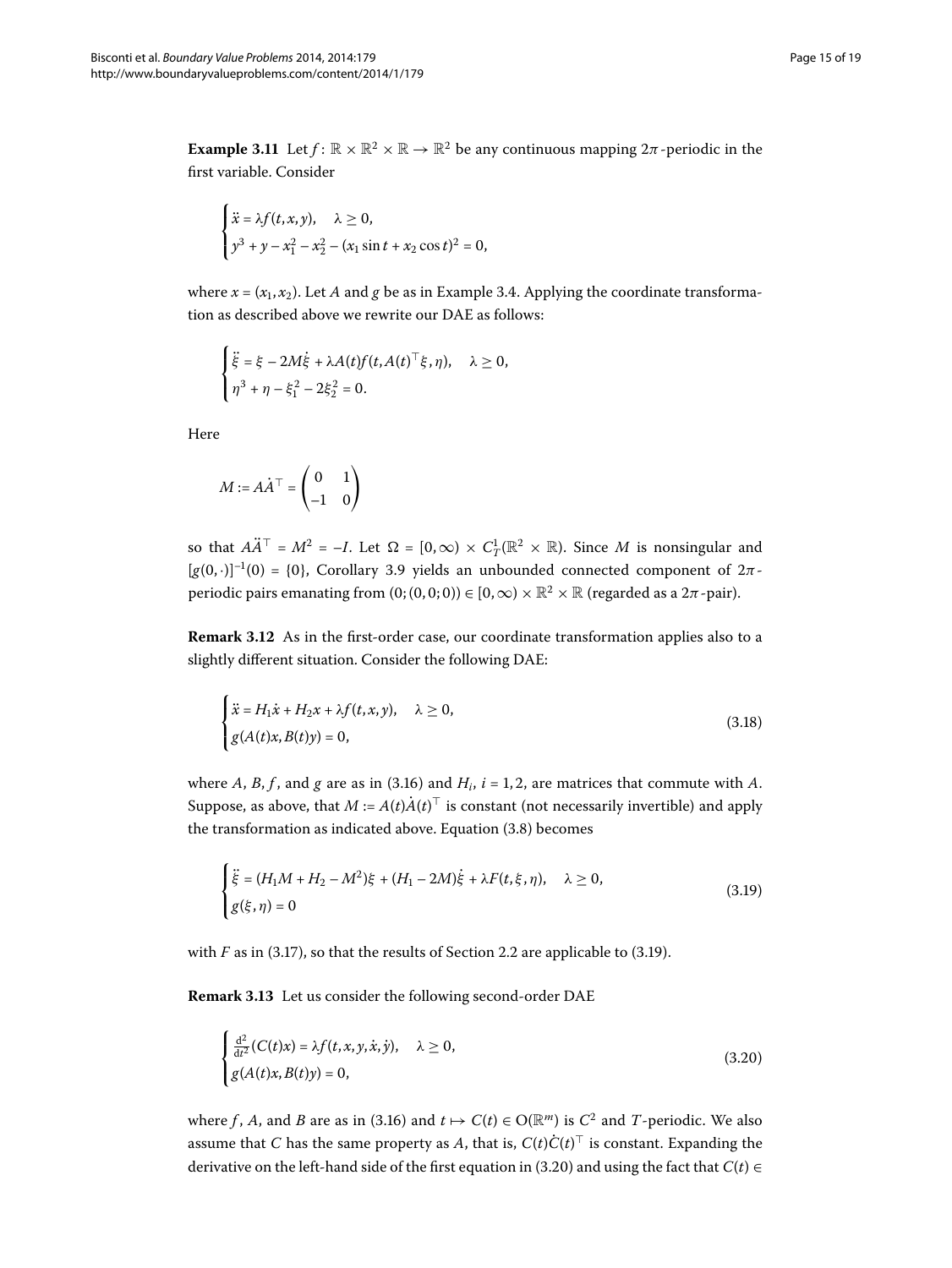O( $\mathbb{R}^m$ ), for all  $t \in \mathbb{R}$ , we rewrite (3.20) as follows:

<span id="page-15-0"></span>
$$
\begin{cases} \n\ddot{x} = -2C^{\top} \dot{C} \dot{x} - C^{\top} \ddot{C} x + \lambda C^{\top} f(t, x, y, \dot{x}, \dot{y}), \\
g(Ax, By) = 0,\n\end{cases}
$$
\n(3.21)

where, to keep the notation concise, the explicit dependence on *t* of *A*, *B*, and *C* is omit-ted. Proposition [A.](#page-16-0)3 shows that  $K_1 := C(t)$   $\mid$   $C(t)$  is constant and, by Remark A.4(3), it follows that  $K_2 := C(t)^\top \ddot{C}(t)$  is constant as well being equal to  $-K_1^2$ . Hence, (3.21) is of the form (3.18). Notice that if we assume that *A* commutes with  $K_1$ , then it commutes with *K*<sub>2</sub> as well[.](#page-14-3) In conclusion, if *K*<sub>1</sub> commutes with *A*(*t*) for all *t* ∈ R, Remark 3.12 applies with  $H_1 = -2K_1$  and  $H_2 = -K_2$ .

## <span id="page-15-3"></span>**Appendix: some lemmas of Matrix Analysis**

This section gathers, for reference purposes, a few simple facts - possibly well known concerning time-dependent matrices.

**Lemma A.1** Let  $t \mapsto A(t)$  be a  $C^2$  square-matrix-valued function. Suppose that the map  $t \mapsto A(t) \dot{A}^\top(t)$  *is constant. Then* 

<span id="page-15-4"></span><span id="page-15-1"></span>
$$
\ddot{A}(t)A(t)^{\top} = A(t)\ddot{A}(t)^{\top},\tag{A.1}
$$

$$
\ddot{A}(t)A(t)^{\top} = -\dot{A}(t)\dot{A}(t)^{\top}.
$$
\n(A.2)

*Proof* For the sake of simplicity, we drop the explicit indication of the dependence of *A* on *t*.

Let us put  $M = AA^{\top}$  . Then  $AA^{\top} = (AA^{\top})^{\top} = M^{\top}$  is also constant. Taking the derivative with respect to *t* of both these relations, we get

$$
\dot{A}\dot{A}^{\top} + A\ddot{A}^{\top} = 0, \qquad \ddot{A}A^{\top} + \dot{A}\dot{A}^{\top} = 0.
$$
 (A.3)

Hence,

$$
0 = \dot{A}\dot{A}^{\top} + A\ddot{A}^{\top} - \ddot{A}A^{\top} - \dot{A}\dot{A}^{\top} = A\ddot{A}^{\top} - \ddot{A}A^{\top},
$$

which implies  $(A.1)$  $(A.1)$ .

From  $(A.3)$  $(A.3)$  $(A.3)$  and  $(A.1)$  it follows that

$$
0 = \dot{A}\dot{A}^{\top} + A\ddot{A}^{\top} + \ddot{A}A^{\top} + \dot{A}\dot{A}^{\top} = 2\dot{A}\dot{A}^{\top} + 2\ddot{A}A^{\top},
$$

whence the assertion.

Observe that under the hypothesis of Lemma [A.](#page-15-3)1, since

$$
\left[\ddot{A}(t)A(t)^{\top}\right]^{\top}=\ddot{A}(t)A(t)^{\top},
$$

([A.](#page-15-1)1) implies the symmetry of  $A\ddot{A}^\top$ .

<span id="page-15-2"></span> $\Box$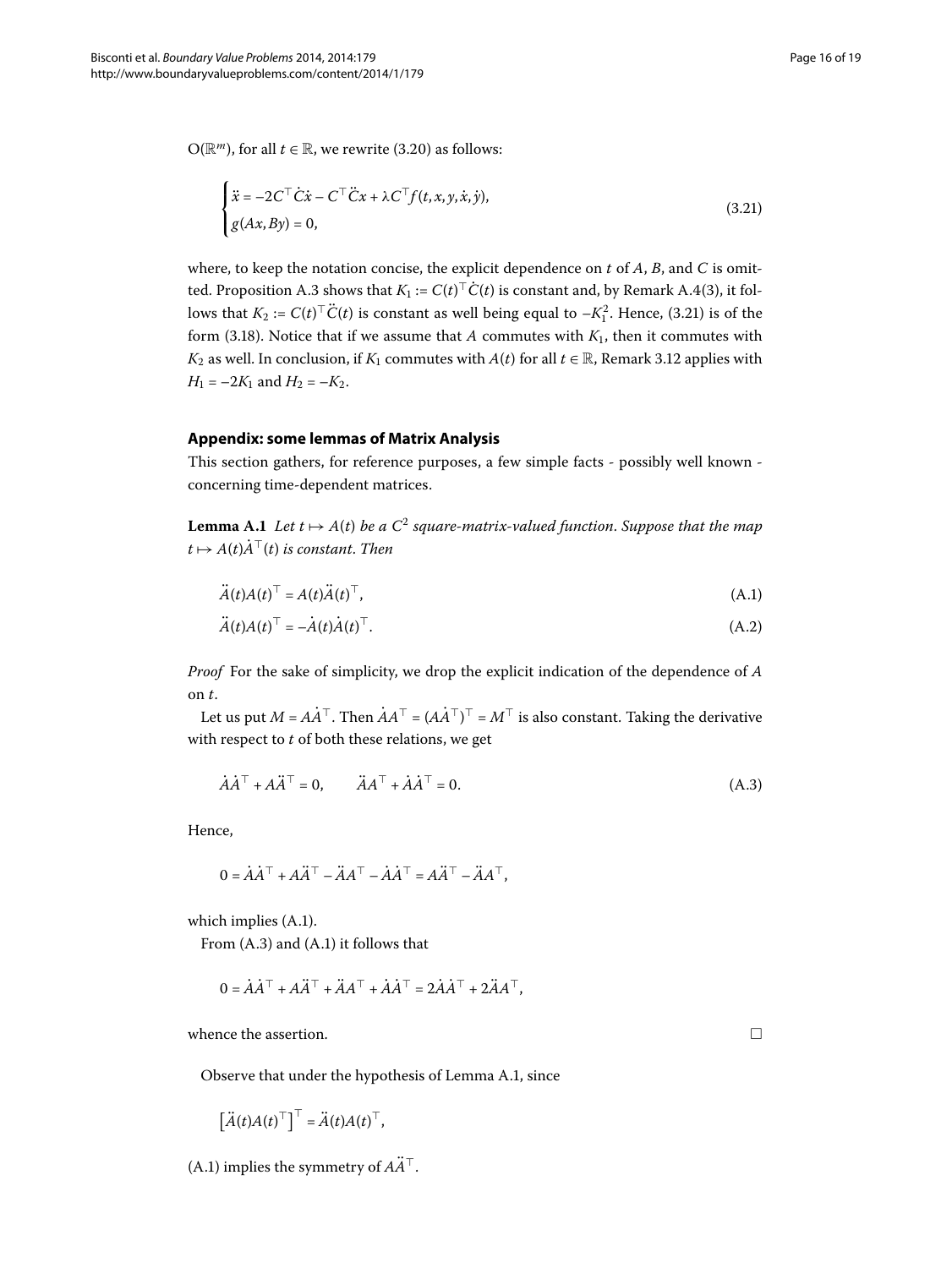<span id="page-16-2"></span>**Lemma A.2** Let  $t \mapsto A(t)$  be a C<sup>1</sup> square-matrix-valued function. Assume that  $A(t)$  is *orthogonal for all t, then*  $A(t)A(t)^{\top} = -(A(t)A(t)^{\top})^2$ .

*Proof* Differentiating the relation  $A^{\top}A = I$  we obtain  $A^{\top}A = -A^{\top}A$ . Multiplying this relation on the left by  $\dot{A}$  and on the right by  $A^{\top}$ , we get

 $\vec{A} \vec{A}^\top A \vec{A}^\top = -\vec{A} \vec{A}^\top \vec{A} \vec{A}^\top$ 

Since  $AA^{\top} = I$  and  $AA^{\top} = (AA^{\top})^{\top}$ , transposing yields

<span id="page-16-0"></span>
$$
\dot{A}\dot{A}^{\top} = -[(\dot{A}A^{\top})^{\top}]^2 = -(A\dot{A}^{\top})^2,
$$

as desired.  $\Box$ 

<span id="page-16-1"></span>Equation  $(A.2)$  $(A.2)$  $(A.2)$  and Lemma A.2 together yield the following fact.

**Proposition A.3** Let  $t \mapsto A(t)$  be a  $C^2$  square-matrix-valued function. Assume that  $A(t)$ *is orthogonal for all t and that the map*  $t \mapsto A(t)A^{\top}(t) =: M$  *is constant. Then*  $A(t)A(t)^{\top} =$  $(A(t)A(t)^\top)^2$  is constantly equal to  $M^2.$  In particular, if  $A(t)A^\top(t)$  is constant and nonsingular then so is  $A(t)A(t)^{\top}$ .

**Remark A.4** Replacing A with  $A^{\top}$ , it is easy to verify that results analogous to Lemma A.1, Lemma [A.](#page-16-0)2 and Proposition A.3 hold if we assume the constancy of  $A(t)$   $^{\scriptscriptstyle +}A(t)$  instead of that of  $A(t)A(t)^{\top}$ . Namely, if  $t \mapsto A(t)$  is a  $C^2$  square-matrix-valued function such that  $A(t)$ is orthogonal for all *t* and the map  $t \mapsto A(t)^{\top}A(t)$  is a constant, then

- (1)  $A(t)^{\top}A(t) = -A(t)^{\top}A(t)$  and  $A(t)^{\top}A(t) = -A(t)^{\top}A(t);$
- $(A(t)^{\top}A(t)) = -(A(t)^{\top}A(t))^2;$

$$
(3) \ \ddot{A}(t)^{\top} A(t) = (A(t)^{\top} \dot{A}(t))^2 = -A(t)^{\top} \ddot{A}(t).
$$

These facts should not surprise us in view of Proposition [A.](#page-16-3)5 below.

We conclude this technical section with a curious remark. As shown by the following example:

 $A(t) =$  $\sqrt{2}$  $\vert$ 0 0  $\sin t$  –  $\cos t$ 0 0  $\cos t$   $\sin t$  $\cos t$   $\sin t$  0 0  $-\sin t$   $\cos t$  0 0 ⎞  $\Bigg\}$ 

<span id="page-16-3"></span>even for matrix functions as in Proposition A.3, one may have

$$
A(t)^{\top} \dot{A}(t) \neq A(t) \dot{A}(t)^{\top}.
$$

Nevertheless, one can prove the following fact.

**Proposition A.5** Let  $t \mapsto A(t)$  be a  $C^2$  square-matrix-valued function. Assume that  $A(t)$ is orthogonal for all t. Then  $A(t)$   $^{\scriptscriptstyle\perp} A(t)$  is constant if and only if so is  $A(t)A(t)$   $^{\scriptscriptstyle\perp}$  .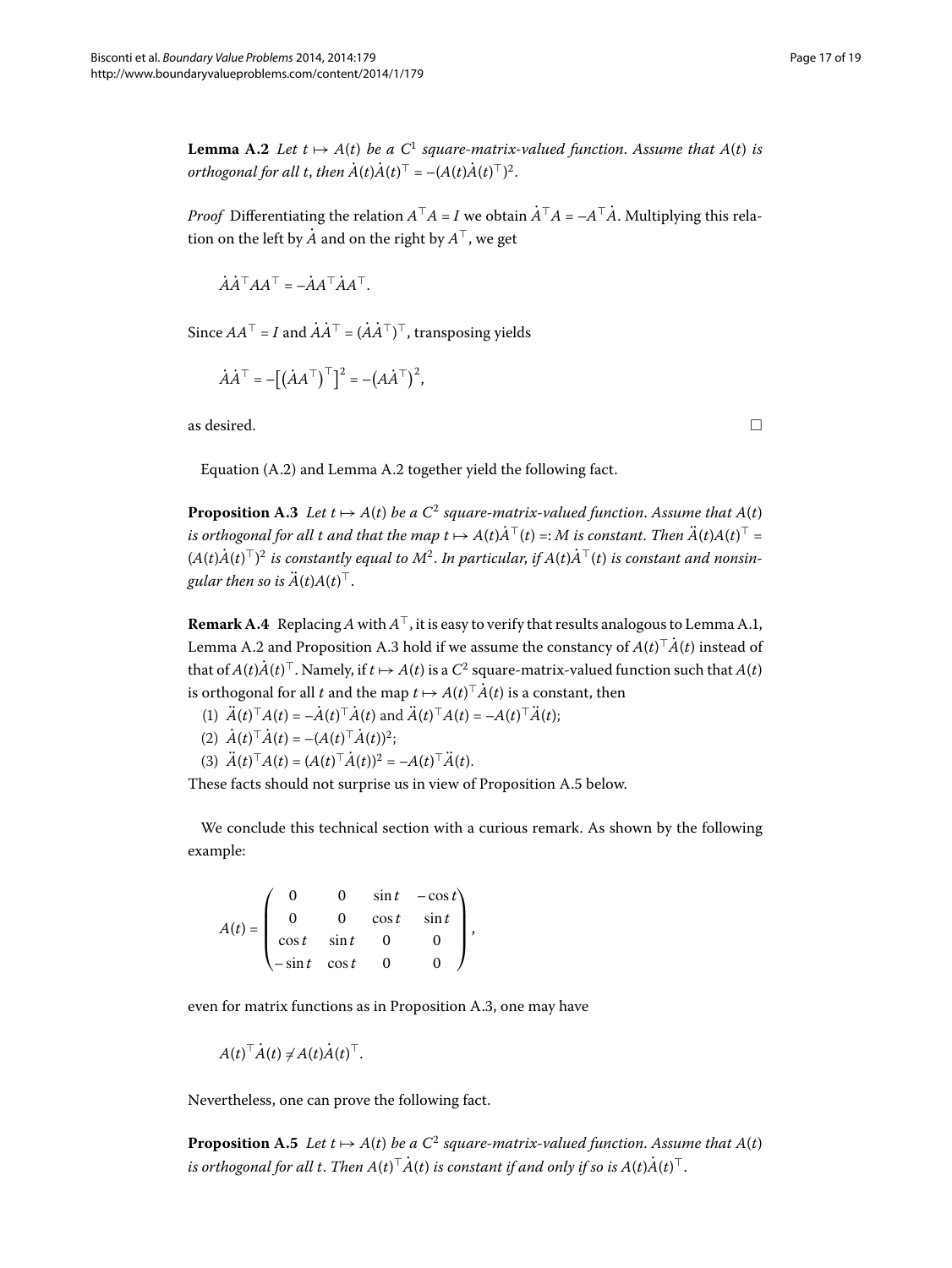*Proof* Let us first prove that if  $M := A(t)A(t)^{\top}$  is constant then  $A(t)^{\top}A(t)$  is constant as well. As above, for the sake of simplicity, we drop the explicit indication of the dependence of *A* on *t*.

Clearly, we have  $AA^{\top} = M^{\top}$  and, since Proposition [A.](#page-16-0)3 yields  $A\ddot{A}^{\top} = M^2$ , we also have  $A\widetilde{A}^\top = (M^2)^\top.$  Now, using these facts we get

$$
\begin{aligned}\n\left[\frac{d}{dt}(A^T\dot{A})\right]^{\top} &= A^{\top}A \left[\frac{d}{dt}(A^{\top}\dot{A})\right]^{\top} A^{\top}A = A^{\top}A(\dot{A}^{\top}\dot{A} + \ddot{A}^{\top}A)A^{\top}A \\
&= [\dot{A}^{\top}M\dot{A} + A^{\top}(M^2)^{\top}A]A^{\top}A = [A^{\top}MM^{\top} + A^{\top}(M^2)^{\top}]A \\
&= A^{\top}(MM^{\top} + (M^2)^{\top})A = A^{\top}(MM^{\top} + M^2)^{\top}A.\n\end{aligned}
$$

Observe also that

<span id="page-17-1"></span>
$$
MM^\top + M^2 = A\dot{A}^\top (\dot{A}A^\top + A\dot{A}^\top) = A\dot{A}^\top \left[ \frac{d}{dt} (AA^\top) \right] = 0,
$$

because  $AA^{\top} \equiv I$ . Thus,  $\frac{d}{dt}(A^{T}\dot{A}) = 0$ , which implies that  $A(t)^{\top}\dot{A}(t)$  is a constant matrix.

Conversely, if  $A(t)^{\top}A(t)$  is constant, and a similar proof shows that  $A(t)A(t)^{\top}$  is constant too.

#### <span id="page-17-0"></span>**Competing interests**

The authors declare that they have no competing interests.

#### **Authors' contributions**

All authors, L. Bisconti, A. Calamai, and M. Spadini contributed to each part of this work equally and read and approved the final version of the manuscript.

#### **Author details**

<span id="page-17-2"></span><sup>1</sup>Dipartimento di Matematica e Informatica, Università di Firenze, Via S. Marta 3, Firenze, 50139, Italy. <sup>2</sup>Dipartimento di Ingegneria Industriale e Scienze Matematiche, Università Politecnica delle Marche, Via Brecce Bianche, Ancona, 60131, Italy.

#### <span id="page-17-4"></span>**Acknowledgements**

<span id="page-17-3"></span>The authors thank both anonymous referees for their careful reading of the manuscript and many precious suggestions. The authors have been supported by the Gruppo Nazionale per l'Analisi Matematica, la Probabilità e le loro Applicazioni (GNAMPA) of the Istituto Nazionale di Alta Matematica (INdAM).

#### <span id="page-17-5"></span>Received: 20 November 2013 Accepted: 3 July 2014 Published online: 24 September 2014

#### <span id="page-17-9"></span><span id="page-17-7"></span>**References**

- 1. Kunkel, P, Mehrmann, V: Differential-Algebraic Equations: Analysis and Numerical Solution. EMS Textbooks in Mathematics (2006)
- <span id="page-17-8"></span>2. Rabier, PJ, Rheinbolt, WC: Theoretical and numerical analysis of differential-algebraic equations. In: Ciarlet, PG, Lions, JL (eds.), Handbook of Numerical Analysis, vol. 8, pp. 183-540, Solution of Equations in  $\mathbb{R}^n$  (Part 4), Techniques of Scientific Computing (Part4), Numerical Methods for Fluids (Part 2). Elsevier, Amsterdam (2002)
- <span id="page-17-10"></span>3. Rheinboldt, WC: Differential-algebraic systems as differential equations on manifolds. Math. Comput. 43, 473-482 (1984)
- <span id="page-17-6"></span>4. Bisconti, L: Harmonic solutions to a class of differential-algebraic equations with separated variables. Electron. J. Differ. Equ. 2012, 2 (2012)
- 5. Bisconti, L, Spadini, M: Harmonic perturbations with delay of periodic separated variables differential equations. Topol. Methods Nonlinear Anal. (to appear)
- 6. Calamai, A: Branches of harmonic solutions for a class of periodic differential-algebraic equations. Commun. Appl. Anal. 15(2-4), 273-282 (2011)
- 7. Calamai, A, Spadini, M: Branches of forced oscillations for a class of constrained ODEs: a topological approach. Nonlinear Differ. Equ. Appl. 19(4), 383-399 (2012)
- 8. Calamai, A, Spadini, M: Periodic perturbations of constrained motion problems on a class of implicitly defined manifolds. Commun. Contemp. Math. (2014) doi[:10.1142/S0219199714500278](http://dx.doi.org/10.1142/S0219199714500278)
- 9. Spadini, M: A note on topological methods for a class of differential-algebraic equations. Nonlinear Anal. 73(4), 1065-1076 (2010)